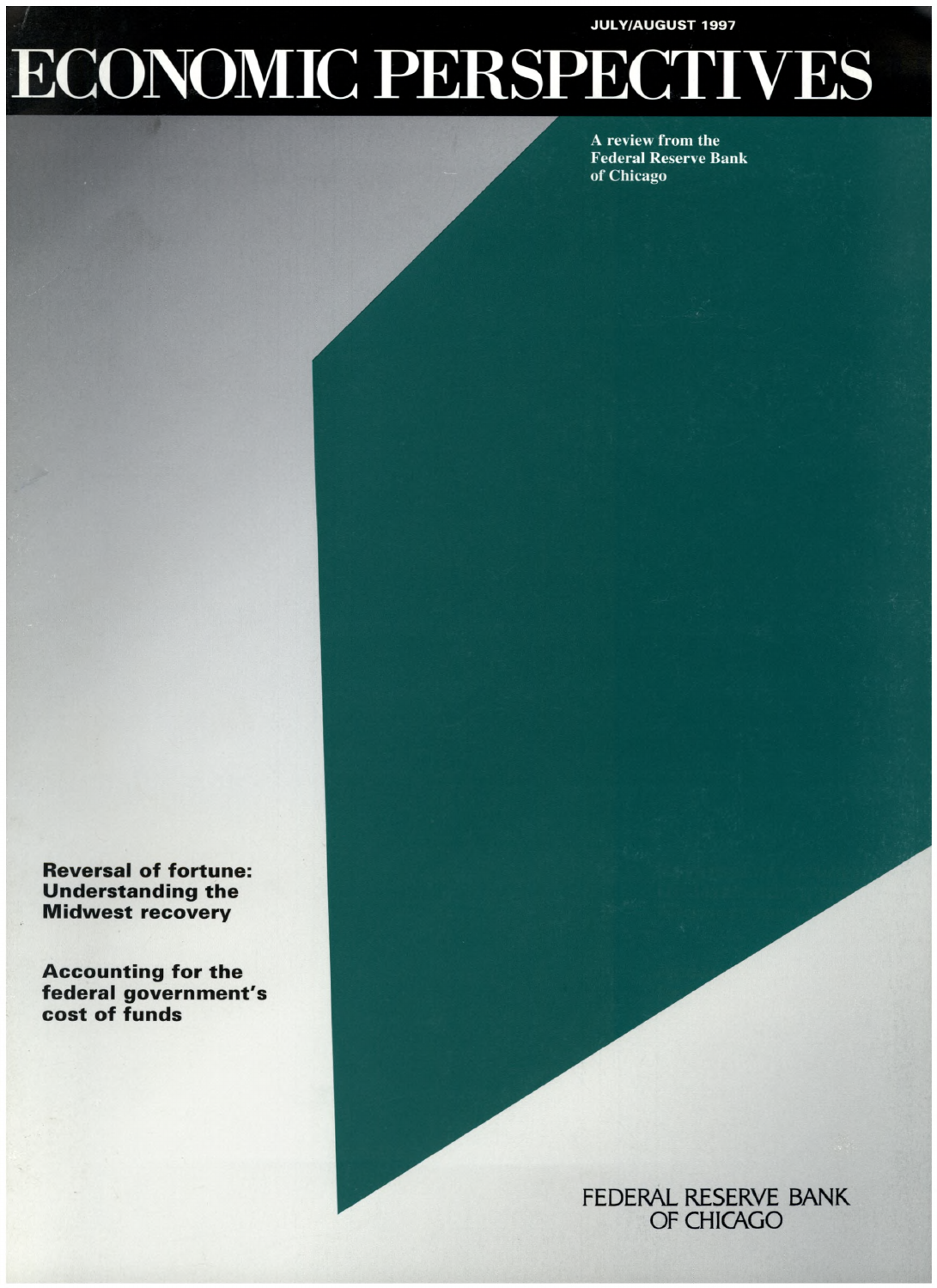# Contents

#### **Reversal of fortune: Understanding the Midwest recovery............................................................ 2 William A. Testa, Thomas H. Klier, and Richard H. Mattoon**

Has the Midwest been good or lucky in its recent recovery? In this article, the authors assess the internal and external factors that have contributed to the revival of midwestern economic fortunes over the last decade.

### **Accounting for the federal government's cost of funds........................................................................... <sup>18</sup> George J. Hal, and Thomas J. Sargent**

This article describes and defends the authors' corrections to the federal government's flawed measure of its cost of funds. Further, it examines how the maturity structure of the debt influences the way inflation risk and interest rate risk are shared by the government and its creditors.

### **ECONOMIC PERSPECTIVES** July/August <sup>1</sup>997, Volume XXI, Issue <sup>4</sup>

#### **President**

Michael H. Moskow **Senior Vice President and Director of Research** William C. Hunter

#### *Research Department* **Financial Studies**

Douglas Evanoff, Assistant Vice President

**Macroeconomic Policy** Charles Evans, Assistant Vice President

**Microeconomic Policy** Daniel Sullivan, Assistant Vice President

**Regional Programs** William A. Testa, Assistant Vice President

**Editor** Helen O'D. Koshy **Production**

#### Rita Molloy, Kathryn Moran, Yvonne Peeples, Roger Thryselius, Nancy Wellman

**ECONOMIC PERSPECTIVES** is published by the Research Department of the Federal Reserve Bank of Chicago. The views expressed are the authors' and do not necessarily reflect the views of the management of the Federal Reserve Bank.

Single-copy subscriptions are available free of charge. Please send requests for single- and multiple-copy subscriptions, back issues, and address changes to the Public Information Center, Federal Reserve Bank of Chicago, P.O. Box 834, Chicago, Illinois 60690-0834, telephone (312) 322-5111 or fax (312) 322-5515.

**ECONOMIC PERSPECTIVES** is also available on the World Wide Web at http://[www.frbchi.org](http://www.frbchi.org).

Articles may be reprinted provided the source is credited and the Public Information Center is sent a copy of the published material.

ISSN 0164-0682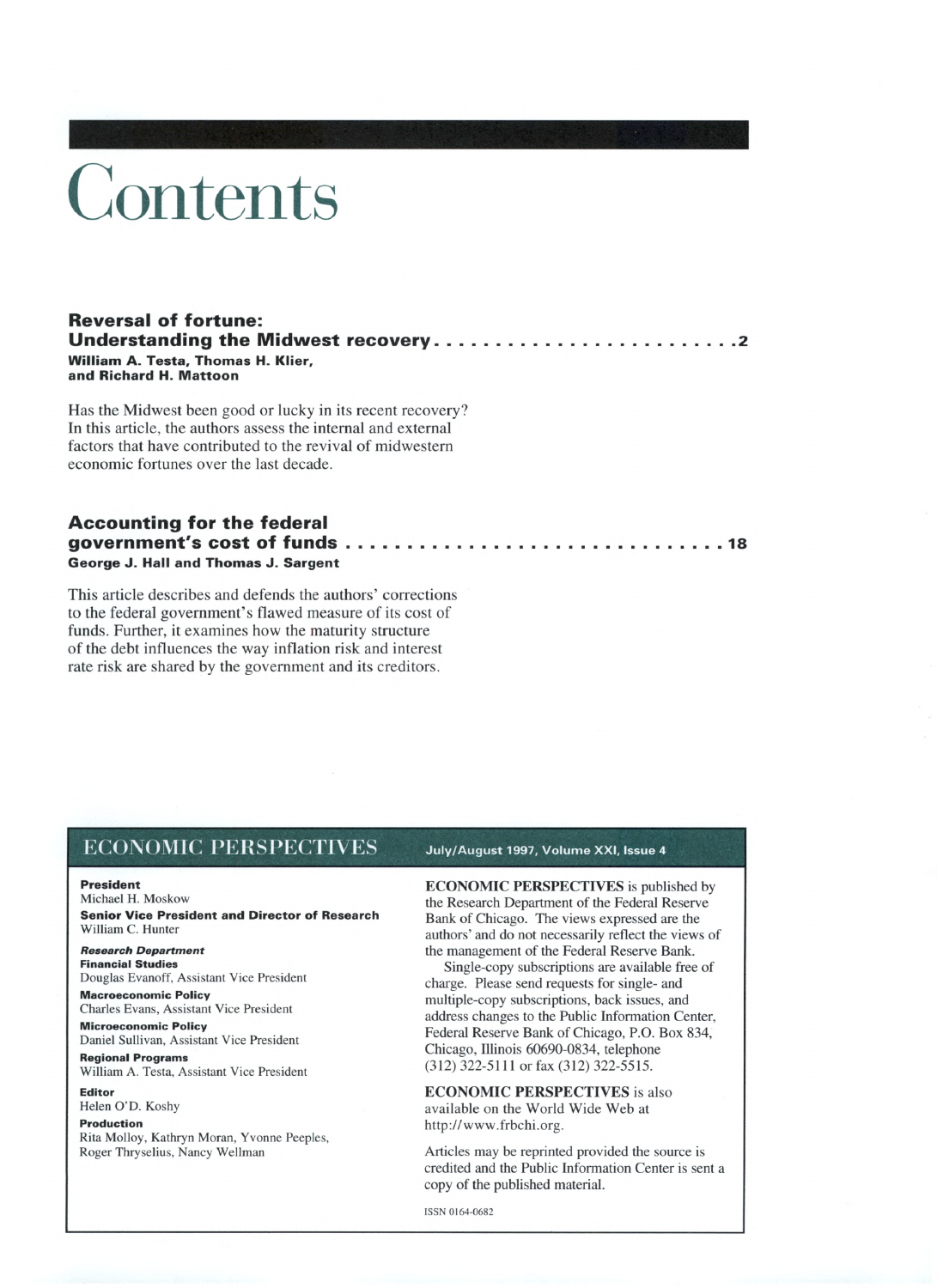# **Reversal of fortune: Understanding the Midwest recovery**

**William A. Testa, Thomas H. Klier, and Richard H. Mattoon**

> The Midwest economy has received considerable attention in recent years as it has shed its image as the Rust Belt and reemerged as a

strong regional competitor both on the national and international stage. This reversal of fortune has surprised some analysts, and explanations of the region's resurgent strength have often been more anecdotal than empirical. In this article, we take a more systematic approach to analyzing the elements that have contributed to the region's recovery since the mid-1980s. $<sup>1</sup>$ </sup> Specifically, we describe the contribution of external and internal factors to the economic revival of the Midwest and identify the challenges and opportunities the region now faces.

#### **Charting the turnaround**

A region's economy can be represented by many diverse measures. Unemployment rates are perhaps the most widely recognized indicators of both economic progress and participation of the region's population in the economy. Looking at the aggregate unemployment rate for the Midwest versus the nation from the 1980s to date, two remarkable features can be seen.<sup>2</sup> First, from an average annual rate that exceeded the nation's by 3 percentage points in 1983, the Midwest's unemployment rate had fallen to a full percentage point below the nation's by 1996 (see figure 1). The same year marked the fifth consecutive year that the rate remained below the nation's. A second feature of the labor market reflected by the unemployment rate is the behavior of the

Midwest economy during the most recent (1990–91) recession. In prior recessions, the highly cyclical nature of the Midwest economy, combined with the region's eroding share of national production, resulted in a more rapid rise in Midwest unemployment relative to the nation. In contrast, during 1990–91, the underlying secular strength of the region's economy allowed its labor market to continue to gain on its national counterpart and, ultimately, to experience a more fully employed work force.

Despite the Midwest's tight labor markets, its growth of employment and population are not, in general, exceeding the nation's. The Midwest turnaround has been characterized by a convergence in the pace of employment growth with that of the nation. Job growth in the early 1990s was especially strong relative to the nation, but has now probably eased to a pace that is on par with the nation. Because the region's work force is approximately at full capacity, any further supranational employment growth cannot reasonably be expected unless population growth increases sharply. Although recent employment gains in the Midwest have been accompanied by population

William A. Testa is assistant vice president and team leader of regional programs and Thomas H. Klier and Richard H. Mattoon are senior economists in the Economic Research Department of the Federal Reserve Bank of Chicago. This article is drawn from the Bank's "Assessing the Midwest Economy" study that began in the fall of 1995. The authors wish to acknowledge the contributions of the numerous participants in this study in helping to frame the issues presented in this article.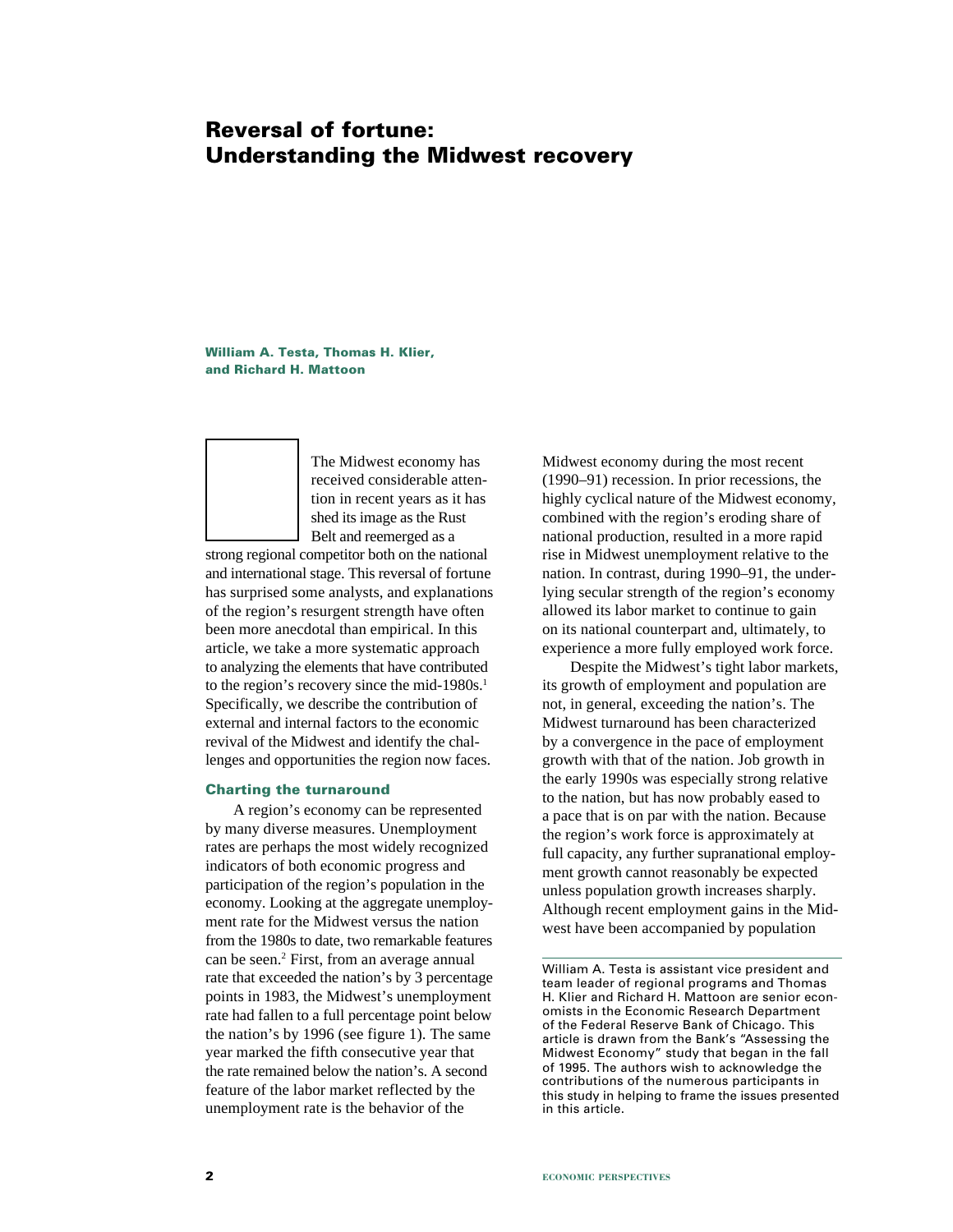

growth, reflecting a turnaround from a net outflow in the 1980s to a net inflow in the 1990s, the Midwest continues to lag other regions (especially most of the Sun Belt) in terms of population growth**.**

This combination of strong employment growth and lagging population accounts for the marked improvement in the Midwest's labor force participation relative to the rest of the nation. From a deficit position during the 1980s, the region's ratio of employed, aged 16 and above, to population (at 0.65) has surpassed the U.S. average (0.63).



Heightened work force participation appears to be reviving the incomes of Midwest residents. Per capita income relative to the nation had dipped sharply from a superior position in the late 1970s to an inferior position by the early 1980s. However, the region's relative position began to improve in 1991 and slightly exceeded the national average in 1994 and 1995, the latest year available (see figure 2). Median household income, measured in constant purchasing power, largely parallels this pattern. After dipping to parity with the nation from 1980 to 1983, Midwest income continued on par with the nation through 1994, and is now showing preliminary

signs of strength relative to the nation.

Midwest income continues to flow from the region's traditional industries. The Midwest remains markedly more concentrated than the nation in its mainstay industries durable goods manufacturing and agriculture (see figure 3). Examining industry composition at a finer level of detail does little to alter this conclusion.

It is not surprising, then, to find that the revival in Midwest job and production growth has been led by manufacturing and agriculture. The Midwest lost 2.5 percentage points in its

> share of the nation's manufacturing employment from 1977 to 1983 (going from roughly 19.5 percent to 17 percent). It has since regained 2 percentage points and the rate of gain has accelerated in the 1990s. Manufacturing industries such as autos and steel have reconcentrated in the Midwest. For example, the region had 31 auto plants in 1996, compared with 27 in 1979. Although nine Midwest auto plants closed between 1979 and 1996, 13 new plants opened.

Rural areas have benefited from both the rising manufacturing tide and the recovery of production agriculture. Over the past 15 years, rural growth in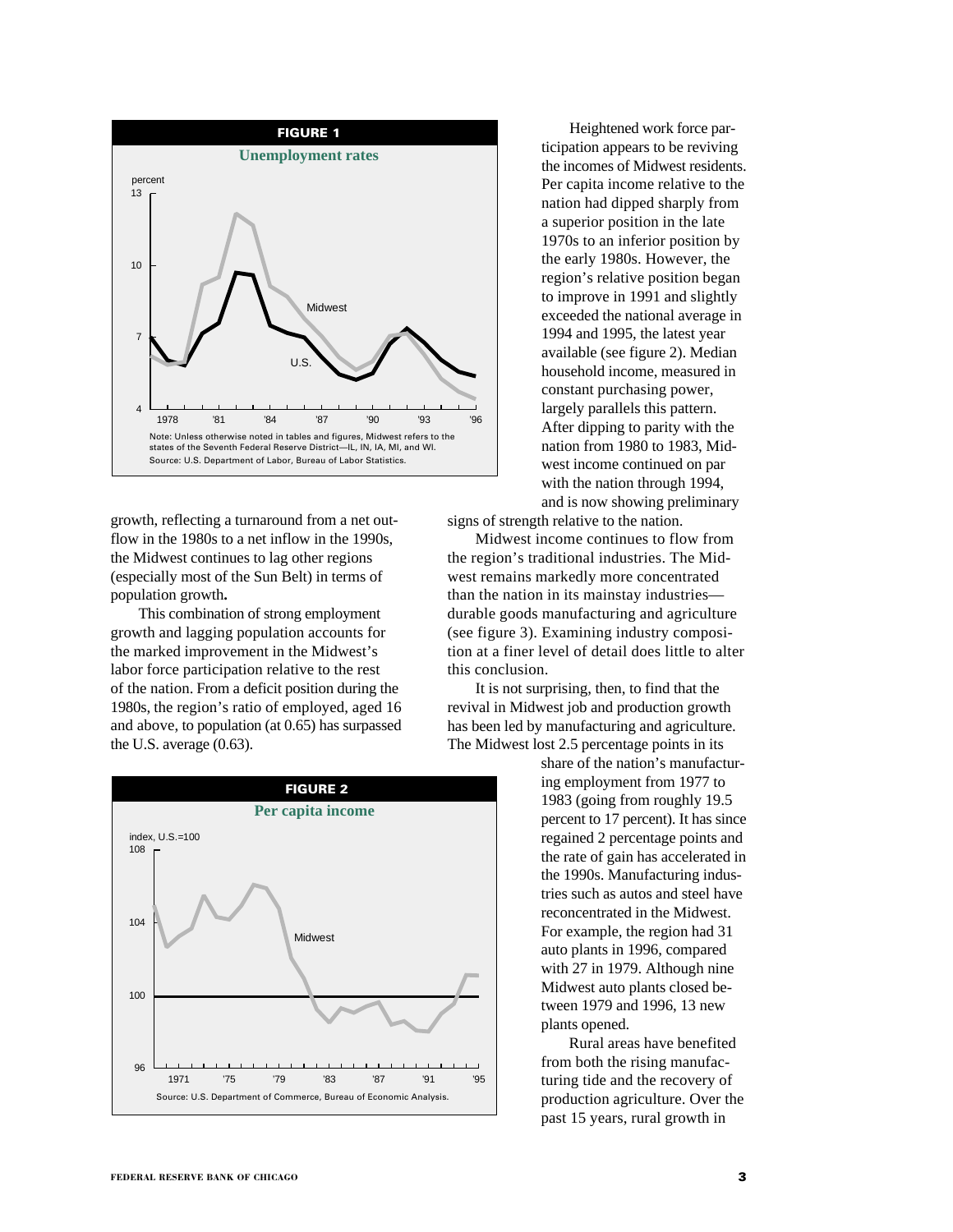

manufacturing jobs has outpaced metropolitan growth. Meanwhile, the recovery of the farm sector from the debt overhang and sagging markets of the late 1970s and early 1980s has lifted farmland prices. Grain prices are high by historical standards and demand from developing countries has buoyed world markets for grains, meat products, and some processed foods.

Emergence of these goods-producing industries in rural areas—especially manufacturing—has translated into an improvement in population growth and a turnaround from net out-migration to net in-migration.3 In Midwest rural counties, population declined by 2.2 percent from 1980 to 1990, with 70 percent of counties experiencing declines in absolute terms. From 1990 to 1994, rural Midwest counties recorded population gains of 2.4 percent, with 74 percent reporting gains during this period.4

Despite the dramatic swings in rural fortunes, the Midwest's and nation's population continues to shift to metropolitan (metro) areas, much as it has done throughout this century. By 1994, metro areas' share of population was approaching 80 percent in the nation and 76 percent in the Midwest. However, the pace of the shift appears to be slowing considerably in the 1990s, harkening back to the rural–urban turnaround of the 1970s.<sup>5</sup> In metro areas, the natural population increase continues to dominate in-migration. Midwestern metro areas experienced a modest outmigration from 1990 to 1994, even as employment continued to grow. Some workers may be choosing to reside in adjacent counties, while commuting to jobs in metro areas.

Metro areas continue to be magnets for jobs, but the nature of jobs is changing: Many midwestern metro areas are successfully transforming from manufacturing centers to service centers (see table 1).<sup>6</sup> Important industries of the service and information economy of the 1990s include producer services, such as management consulting, advertising, accounting, and business and legal, as well as trade, travel, and financial services. Midwest metro areas have been very successful in attracting

these industries and, in some cases, developing a service industry niche, such as sports-oriented travel centers (Indianapolis), convention tourism (Appleton–Oshkosh), health services and insurance (Peoria), air freight/air maintenance centers (Indianapolis), financial services/insurance (Des Moines), automotive R&D (Detroit), and convention–business meeting centers (Chicago).

Industrial restructuring has differed by size of metro area, with large metro areas tending to transform to a greater degree away from manufacturing toward business and financial services.7 Manufacturing losses in large metro areas, especially core counties, have been sharp. Smaller metro areas have tended to lose out on some business-oriented services such as financial service industries, while picking up the slack, in general, as preferred manufacturing locations. As a result, the Midwest's economic recovery, as reflected in relatively low unemployment rates, has been pervasive across metro areas.

#### **Timing and depth**

From 1947 to 1987, the Midwest's (defined in this case as Illinois, Indiana, Michigan, Ohio, and Wisconsin) share of national manufacturing declined from 30 percent to 22.1 percent.<sup>8</sup> To a large extent, this reflected a natural process of population deconcentration within the continental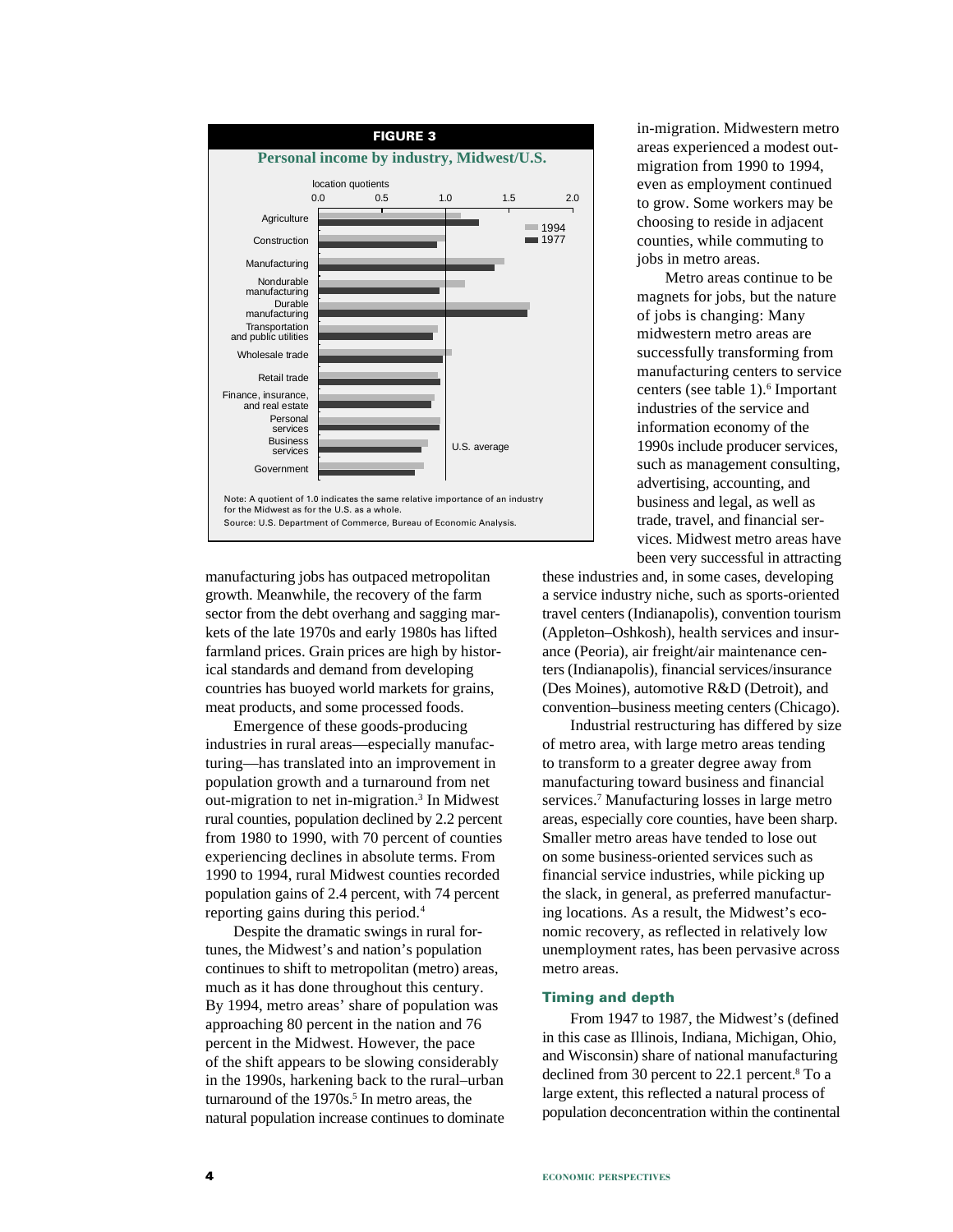#### **TABLE 1**

#### **Personal income derived from labor and proprietor earnings (indexes of concentration)**

|                          | Midwest/U.S. |      |      |      |
|--------------------------|--------------|------|------|------|
|                          | 1969         | 1977 | 1985 | 1994 |
| <b>Manufacturing</b>     |              |      |      |      |
| Large MSAs               | 1.31         | 1.35 | 1.29 | 1.30 |
| Core counties            | 1.28         | 1.34 | 1.22 | 1.20 |
| Medium MSAs              | 1.52         | 1.63 | 1.70 | 1.70 |
| Small MSAs               | 1.41         | 1.48 | 1.55 | 1.68 |
| Nonmetro                 | 1.10         | 1.19 | 1.34 | 1.62 |
| <b>FIRE</b>              |              |      |      |      |
| Large MSAs               | 1.00         | 1.09 | 1.14 | 1.15 |
| Core counties            | 1.12         | 1.22 | 1.37 | 1.32 |
| Medium MSAs              | 0.70         | 0.71 | 0.70 | 0.78 |
| Small MSAs               | 0.71         | 0.73 | 0.71 | 0.72 |
| Nonmetro                 | 0.60         | 0.62 | 0.51 | 0.47 |
| <b>Business services</b> |              |      |      |      |
| Large MSAs               | 1.06         | 1.07 | 1.16 | 1.13 |
| Core counties            | 1.13         | 1.02 | 1.01 | 0.97 |
| Medium MSAs              | 0.52         | 0.58 | 0.63 | 0.75 |
| <b>Small MSAs</b>        | 0.43         | 0.51 | 0.54 | 0.61 |
| Nonmetro                 | 0.49         | 0.53 | 0.44 | 0.40 |

Note: An index value of 1 signals the same importance of an industry for the Midwest as for the U.S. That is, an index value of 2.0 could be obtained from a 40 percent share of manufacturing in Midwest metro areas divided by a 20 percent share of manufacturing in U.S. metro areas. Source: U.S. Department Of Commerce, Bureau of Economic Analysis, Regional Economic Information System.

U.S. For example, the Southeast developed manufacturing industries as its work force was released from agriculture, and improvements in technology, infrastructure, and transportation opened up previously isolated areas in many parts of the country.

Recessionary periods were particularly difficult for the Midwest because of its concentration in capital goods and consumer durables, which were most vulnerable to a falloff in demand.<sup>9</sup> Furthermore, the region's technology and physical stock of capital tended to be of earlier vintage (and often lower efficiency) than in other regions of the U.S. and abroad. Consequently, when demand slackened, it was more cost-effective to continue remaining production at newer (lower cost) plants elsewhere. During the 1979–83 period, as the nation passed though two recessions in quick succession, the Midwest lost over one-fifth of its manufacturing work force at the same time that the rural agricultural economy experienced its worst times since the Great Depression.

After a languid recovery in 1983, the Midwest economy showed some vigor in 1984, supported by strengthening auto demand. However, in 1985 and 1986, the dollar value of overall export sales from the region remained flat despite depreciation of the value of the dollar against currencies of trading partners.<sup>10</sup> Domestic markets for capital goods, other than computer-related purchases from coastal regions, also continued to disappoint.

Beginning in 1987, the Midwest's capital goods sectors began to recover late in the expansion and exports began to grow. In the agricultural sector, farm equipment purchases and exports began to show some life and balance sheets began to strengthen.

Many observers believed that the shakeout of the early 1980s was so severe that it destroyed a large portion of the most inefficient and antiquated physical capital stock. Accordingly, the renewed strength of the Midwest in the second half of the decade was

interpreted as an inevitable bounce-back in production and productivity, albeit from a much lower baseline level.<sup>11</sup> Even as other regions such as the Southwest and New England began to experience economic setbacks, few believed that these setbacks would continue for very long. Although the high-tech industry, the darling of the decade, was toppling in New England, along with defense-related industries there and elsewhere, many believed that a bounce-back in high technology was only a matter of time, and that the Midwest was at a disadvantage because the fastest growing sectors were almost nonexistent in the region.<sup>12</sup> It also took some time before the extent of overbuilding in real estate in other regions could be fathomed. The coastal regions and parts of the Southwest struggled through the overbuilding and savings and loan debacles to a significantly greater extent than the conservative and still "shell-shocked" Midwest. Through the distorted lens of these events, fundamental changes underlying a sustained turnaround of the Midwest were difficult to distinguish.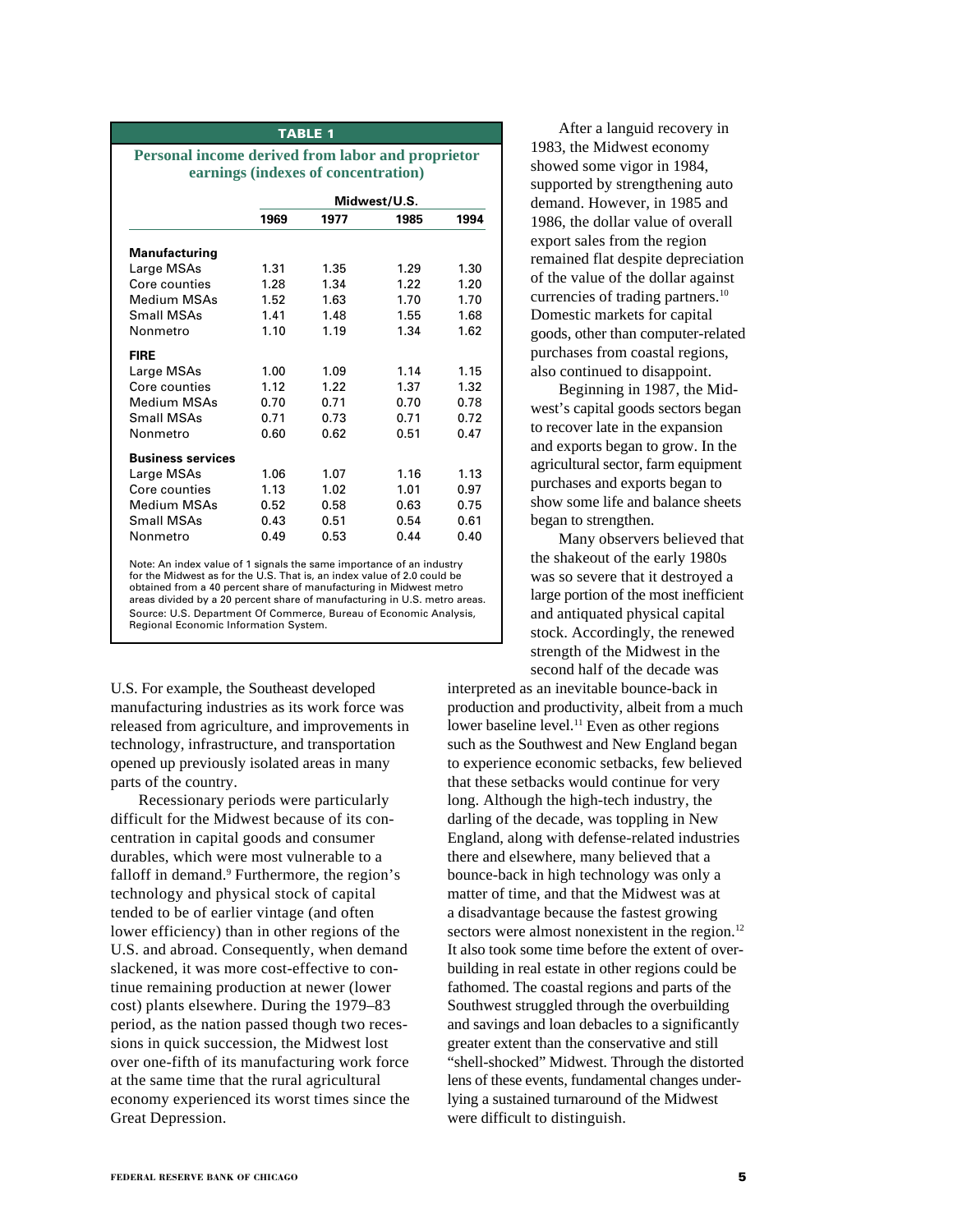Today, it is evident that the signs of strength in the Midwest economy of the mid- to late 1980s were more than the anticipated snap-back from the restructuring of the early 1980s. Much of the adjustment had taken place by 1985 and the transitory shocks in other regions have significantly dissipated. Yet, the pace of economic growth in the Midwest remains strong and capacity utilization remains high. The Midwest economy has been changing from within during the past ten to 15 years, and these changes have been supported by favorable external conditions and trends.

#### **External conditions**

External factors in the Midwest's economic turnaround include technological and organizational changes in the automotive industry, which have favored its reconcentration in the midsection of the nation; the geographic pattern of federal defense spending; declining real energy prices, important both as an input to the region's industries and as a determinant of demand for its products; and, from the mid-1980s until recently, a declining dollar, which improved the international competitiveness of the region's companies.

#### *Changing geography of the auto industry*

U.S. auto assembly plants have tended to reconcentrate in the Midwest over the 1980s and 1990s. Auto supplier plants had tended to disperse over the three decades to 1990, but this trend appears to be reversing during the 1990s (see figure 4) as more technologically advanced and innovative automotive parts and services providers continue to locate in the Midwest. The reconfiguration of auto assembly, the continued preference of supplier R&D operations to locate close to Detroit, plus evidence of spatial clustering of tier 1 supplier plants around their assembly plant customers suggest a strengthening of agglomeration effects in the auto industry.

As discussed in Rubenstein (1996), the reconcentration of auto assembly has resulted from broad changes in the industry's product mix that, consistent with neoclassical

location theory, have changed the economics of plant location in favor of the midsection of the country. The costs of distributing the final product to the customer have always been important in deciding the location of auto assembly plants. Henry Ford opened far-flung branch assembly plants to produce identical Model T cars closer to the population centers outside the Midwest; it was cheaper to ship parts to branch assembly plants than to ship finished automobiles across the country from a centrally located assembly plant. Soon, General Motors and Chrysler emulated that strategy. However, by the 1960s the proliferation of car and truck models meant that location strategy was no longer optimal. The number of different car and truck models sold in the U.S. increased eightfold, from 30 in 1955 to 241 in 1995, while sales only doubled from about eight million units to about 16 million in 1995. With reduced output per individual model, the entire output would best be produced at one plant. Consequently, the geographic argument for an interior location became compelling; that way the company could minimize the cost of distributing the output to a national market. As a result, during the past 16 years auto producers have opened assembly plants in the interior, especially

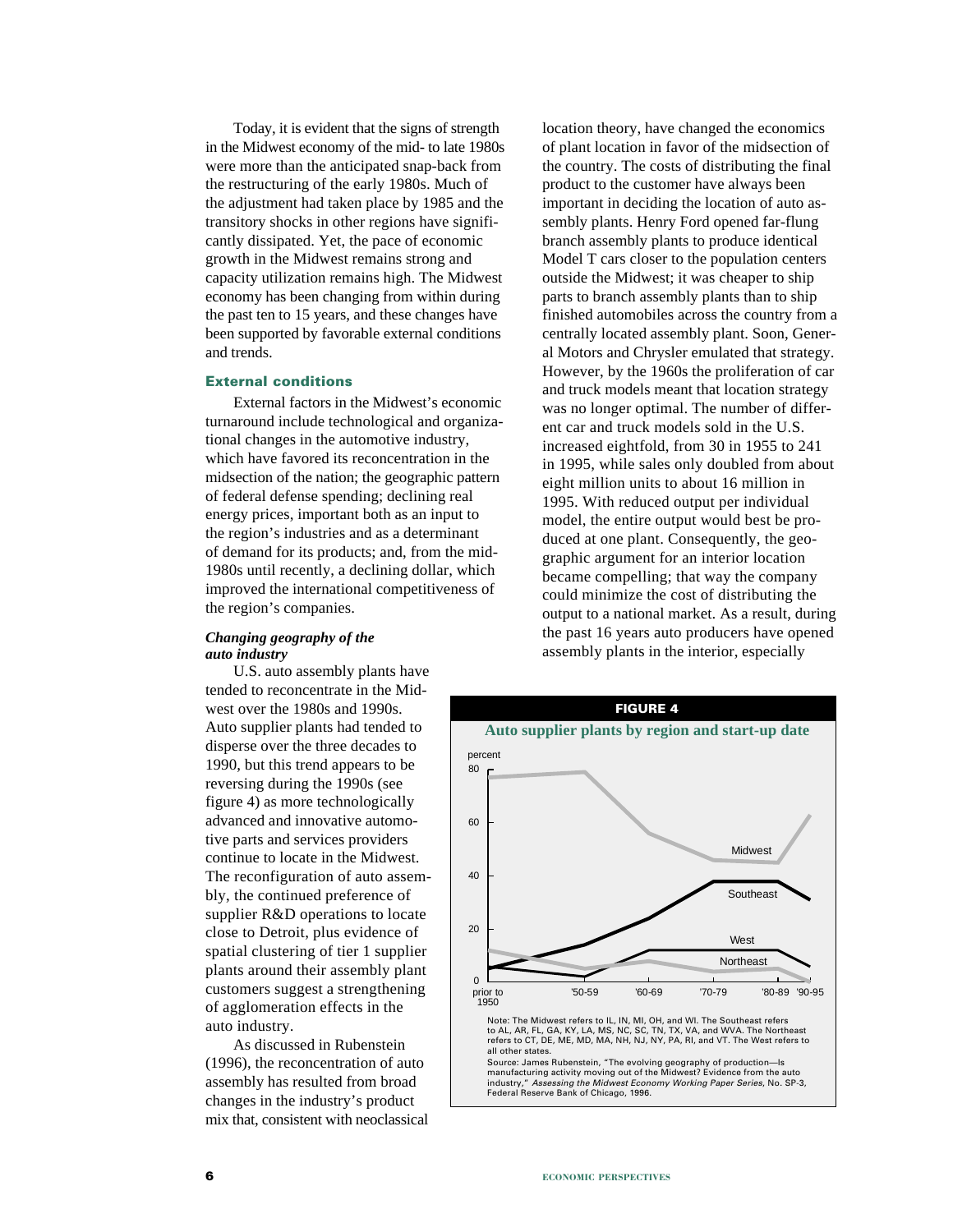along the I-65/I-75 corridor, and closed coastal plants. While freight costs can account for the reconcentration of auto production in the Midwest, variables such as the local labor climate, access to highways, and general costs of doing business influence the selection of particular communities or sites.

#### *Federal spending patterns*

Historically, the Midwest has not fared well relative to other regions in terms of receiving money from Washington. Measured as a percentage of U.S. per capita levels, federal expenditures were below the national average in each of the five states of the Seventh Federal Reserve District from 1985 to

1995, with the exception of Iowa in 1988 (see figure 5). First, because of the small concentration of defense-related industries, federal procurement spending in the region is particularly weak. For example, in fiscal 1995, Illinois ranked 47th and Indiana and Wisconsin tied for 46th on per capita military procurement expenditures. In addition, the relatively small number of military bases in the region keeps military spending on wages and salaries significantly below the U.S. average. Spending by the federal government for grants, federal salaries and wages, and direct payments in the Midwest is generally below average on a per capita basis.

Over the past ten years, however, regions that depended heavily on federal dollars have been particularly affected by program cuts. Defense spending reductions and the difficulty of converting defense industries to nondefense functions have damaged economies in California and New England. Figures on U.S. military procurement spending from 1985 to 1996 and projected to 2002 demonstrate the spending boom in states with concentrations of defenserelated industries in the 1980s (\$80 billion in 1991) and the rapid decline in expenditure levels in the 1990s (an estimated \$40 billion in 1998). A study of the Chicago economy suggests that even those industries in the Midwest that have traditionally done business with the federal defense establishment may convert to civilian products relatively easily.13

The Midwest is also less reliant on federal transfers (primarily Medicaid, social welfare,



and highway infrastructure funds) than many other regions. According to data compiled by the Northeast–Midwest Institute, in fiscal 1994 federal transfers on average represented 27.7 percent of total state budgets in the U.S.14 Federal transfers comprised 25.8 percent of the Illinois budget, 28.4 percent of the Indiana budget, 25.7 percent of the Iowa budget, 25.4 percent of the Michigan budget, and 24.4 percent of the Wisconsin budget.

#### *Energy*

Delivered prices of all major fuels have declined in the Midwest since the early to mid-1980s (Bournakis, 1996). Despite recent price run-ups, national real gasoline prices are currently lower than in 1967 and 25 percent lower than their peak in the latter half of the 1970s. At that time, high petroleum-based fuel prices exerted a significant drag on Midwest industry and hampered sales of domestic automakers. Recently, midwestern energy prices have been edging down relative to national energy prices (see figure 6). Why these prices have eased is not clear but may be due to external developments, such as deregulation of the U.S. natural gas market since the mid-1980s, or regional issues, such as state–local tax and regulatory policies.

#### *Exports*

Exports now account for 13 percent of U.S. gross domestic product, compared with 8 percent in 1987 and 5 percent in 1971. From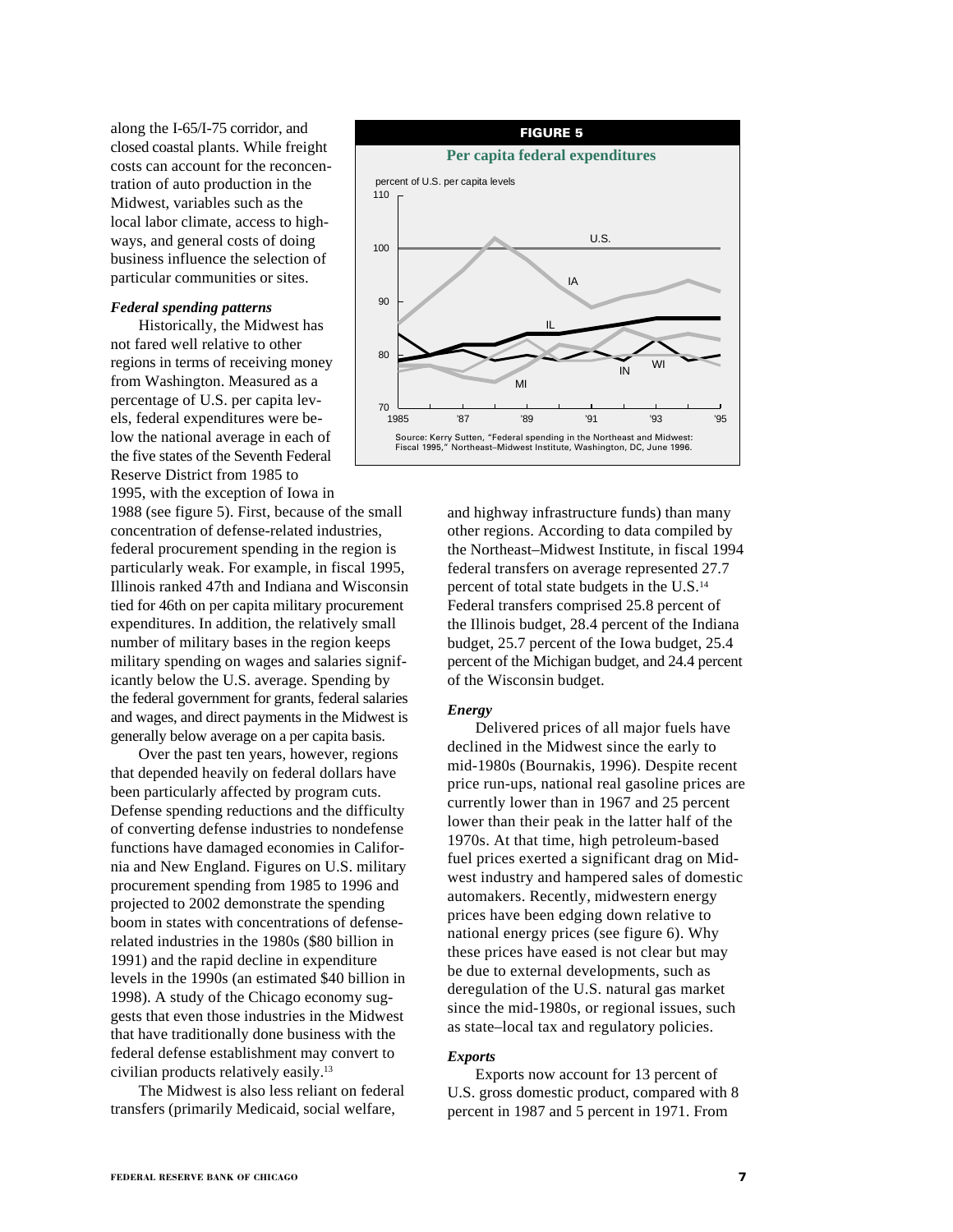

1992 to 1995, exports from the Midwest grew even more dramatically than exports from the U.S. as a whole (see figure 7). Exports from the region's telecommunications, farm machinery, construction machinery and equipment, machine tools, and specialized capital goods sectors, as well as the agriculture sector, have grown rapidly during the past ten years to meet growing demand from developing markets worldwide.15 The lion's share of future trade expansion is expected to derive, not from trade with developed nations, but from emerging



markets in Asia and South America.<sup>16</sup>

Currency swings since the dollar's peak in early 1985 are often cited in the popular press as having boosted midwestern exports and shielded domestic markets from displacement by foreign imports. The Midwest's share of Big Three auto production has increased since 1991. Thanks to the reconcentration of domestic automakers and the presence of Japanese automakers, the region's share of domestic car production has climbed from 45 percent in 1981 to more than 56 percent.17 However, the drop-off in the dollar's value was completed by 1987. Over the past nine years, aggregate

trade-weighted dollar indexes suggest that the currency-influenced terms of trade have remained mostly flat, even as exports have continued to climb. Moreover, recent research by Hervey and Strauss (1996) suggests that the dollar has appreciated rather than depreciated against currencies of nations to which the Midwest exports.<sup>18</sup>

#### **Changing how we do business (internal adjustments)**

The Midwest's constancy in line of business and evidence of productivity gains driven

by internal private and public sector actions suggest that internal factors have also been important sources of regional revival. In particular, midwestern industry has adopted new technologies and modes of business operation, and the region's relative cost position has improved. The public sector has facilitated regional competitiveness by prudent taxation and spending policies, by focusing spending on valueproducing services and public infrastructure, and, more recently, by adopting innovative delivery of public services. So too, the region's "institutional capital" public and private organizations, including universities, research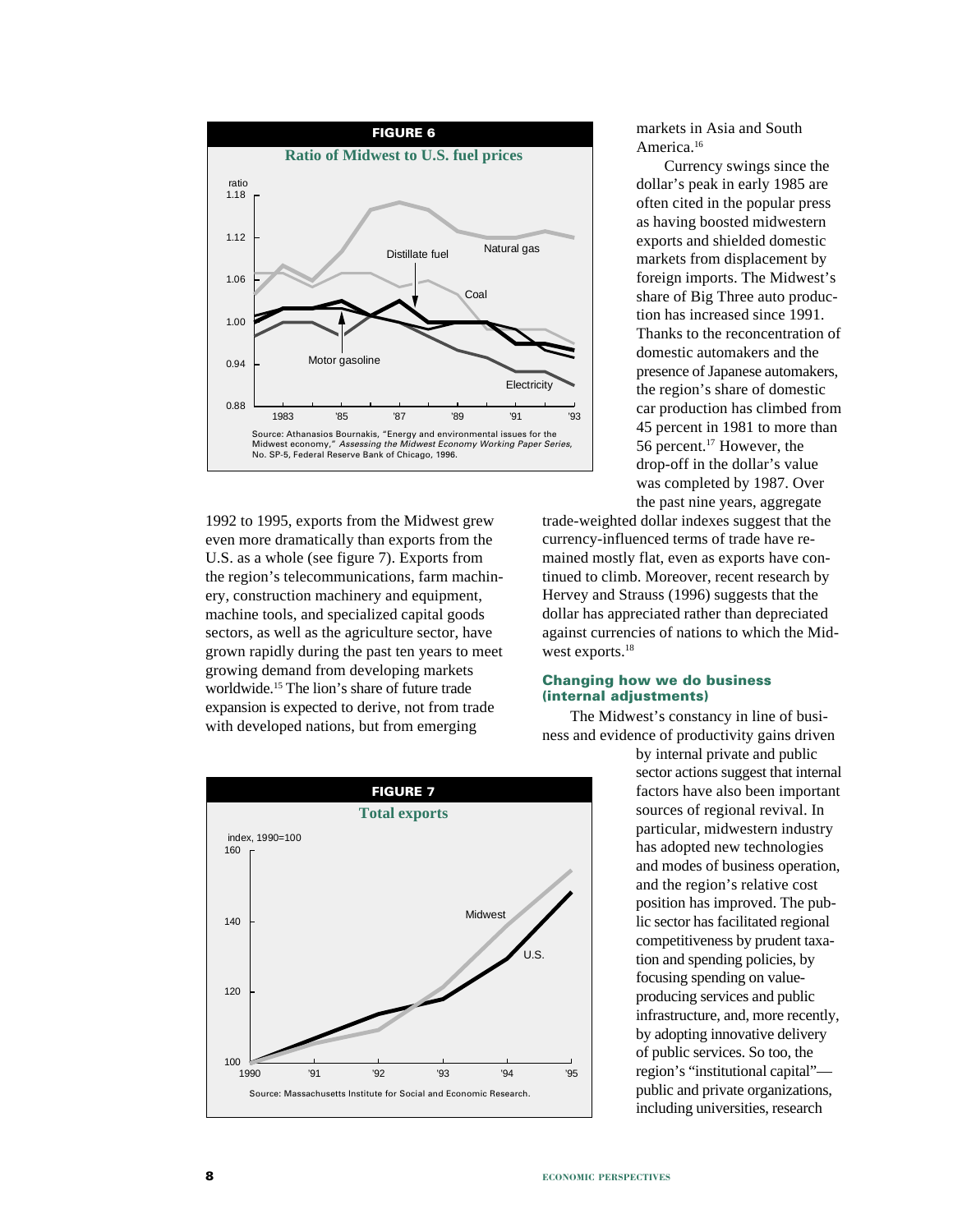centers, and business and civic organizations proved responsive in the face of economic crisis.

#### *Technology and organization*

There is substantial evidence that the Midwest has changed the way it does business—its organization, mode of operation, and technology. As discussed in Klier (1996), implementation of best manufacturing practices, notably lean manufacturing technologies, has helped revitalize Midwest manufacturing. Lean manufacturing, which gained widespread attention in the early 1980s, combines aspects of both craft and mass production, ranging from teamwork on the shop floor, to emphasis on low inventory and flexible production equipment, to close relationships with suppliers. The most familiar

| <b>TABLE 2</b>                                   |                    |                                   |                     |
|--------------------------------------------------|--------------------|-----------------------------------|---------------------|
| <b>Application of some advanced technologies</b> |                    |                                   |                     |
|                                                  | FMC/<br><b>FMS</b> | CAD/<br>CAE                       | Interco.<br>network |
|                                                  |                    | (----percent of plants using----) |                     |
| <b>Plant employment</b>                          |                    |                                   |                     |
| $20 - 99$                                        | 7.6                | 49.5                              | 12.0                |
| 100-499                                          | 21.4               | 76.4                              | 28.4                |
| $500+$                                           | 40.4               | 87.2                              | 47.1                |
| Age of plant                                     |                    |                                   |                     |
| Less than 5 years                                | 13.4               | 63.5                              | 15.0                |
| $5 - 15$                                         | 13.3               | 62.0                              | 18.0                |
| $16 - 30$                                        | 13.4               | 64.4                              | 20.5                |
| Greater than 30                                  | 15.2               | 63.1                              | 22.0                |
| <b>Major industrial groups</b>                   |                    |                                   |                     |
| Fabricated metal products                        | 9.5                | 46.5                              | 16.7                |
| Industrial machinery                             |                    |                                   |                     |
| and equipment                                    | 11.8               | 64.1                              | 15.4                |
| <b>Electronic and other</b>                      |                    |                                   |                     |
| electric equipment                               | 17.0               | 64.2                              | 21.9                |
| <b>Transportation equipment</b>                  | 15.5               | 53.9                              | 23.4                |
| Instruments and related                          |                    |                                   |                     |
| products                                         | 14.2               | 65.5                              | 15.3                |

Notes: The table reports information on three of the 17 advanced manufacturing technologies surveyed. They are defined as follows: Flexible manufacturing cells and systems (FMC/FMS): two or more machines with automated material handling capabilities controlled by computers or programmable controllers, capable of single/multiple path acceptance of raw material and single/multiple path delivery of finished product.

Computer-aided design and engineering (CAD/CAE): use of computers for drawing and designing parts or products and for analysis and testing of designed parts or products.

Intercompany computer network (Interco. network): use of network technology to link subcontractors, suppliers, and/or customers with the plant. Source: U.S. Department Of Commerce, Bureau of the Census, Current Industrial Reports: Manufacturing Technology: Prevalence and Plans for Use, 1994, tables 4D and 4E.

setting is the U.S. auto industry. Successful auto assembly operations have been transplanted to the U.S. environment by companies such as Toyota, Honda, and Mitsubishi. In some cases, existing assembly plants, such as GM's NUMMI venture with Toyota in California, have been transformed through organization and technology alone.

The extent to which this experience is characteristic of manufacturing in general was addressed in two large-scale studies.<sup>19</sup> Both Statistics Canada (Baldwin, Diverty, and Sabourin, 1988) and the U.S. Census Bureau (1988 and 1994) administered surveys of manufacturing technologies to measure the extent and type of advanced manufacturing technologies used in their respective country's manu-

> facturing plants. Both surveys found that the application of advanced manufacturing technologies was widespread across plants and industries, typically with multiple technologies applied per establishment (see table 2). These results indicate that advanced manufacturing techniques are reshaping manufacturing on a broad scale. In the Midwest, more concentrated in manufacturing than any other region, these technological advances have tended to boost the economy.

> At the same time, the region's industries are outside those (mostly defense) sectors that require both a change in product mix and a transformation in technology. Regions specializing in declining industries, such as defense-oriented manufacturing, must change not only how business is conducted but the entire product mix. To date, for several regions that compete with the Midwest, the barriers of changing both "how" and "what" have been too high to bring about the resurgent experience of the Midwest.

#### *Costs of business operation*

The neoclassical view in economics suggests that firm location is significantly driven by the search for low costs of operation.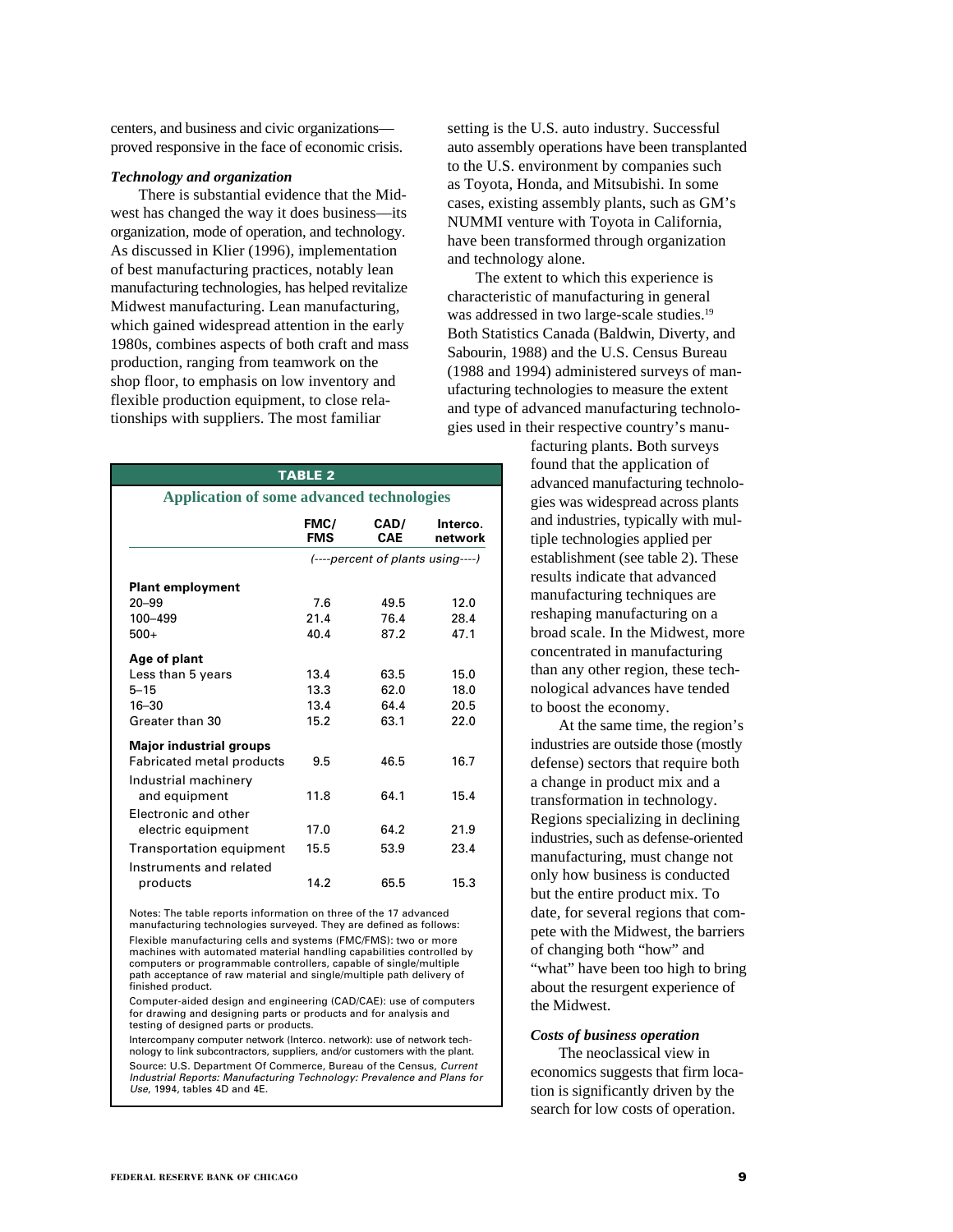

Labor costs commonly comprise the largest share of operating costs to business enterprises. This implies that capital investment flows toward regions with low wage costs and that job openings grow in tandem with capital investment. In many instances, labor does not migrate, as might be expected, toward high-wage areas, because job openings are absent due to rigid wages and, perhaps, institutional features such as unionization.<sup>20</sup> As a result, economies with low wage costs can experience economic growth of capital and labor.

Evidence from the past ten to 15 years is consistent with this theory in partly explaining the Midwest turnaround. The Midwest has long been reputed as a high-wage locale, especially for manufacturing. But over the past ten to 15 years, workers in the Midwest have apparently eased their wage demands

| <b>TABLE 3</b><br>Index of relative wages in manufacturing:<br>Midwest versus U.S. |      |      |      |      |      |
|------------------------------------------------------------------------------------|------|------|------|------|------|
|                                                                                    | 1979 | 1983 | 1989 | 1993 | 1995 |
| <b>Illinois</b>                                                                    | 1.09 | 1.10 | 1.07 | 1.03 | 1.02 |
| Indiana                                                                            | 1.16 | 1.14 | 1.12 | 1.12 | 1.13 |
| lowa                                                                               | 1.16 | 1.14 | 1.03 | 1.04 | 1.03 |
| Michigan                                                                           | 1.30 | 1.32 | 1.29 | 1.31 | 1.32 |
| Wisconsin                                                                          | 1.09 | 1.11 | 1.03 | 1.04 | 1.03 |
| <b>Midwest</b>                                                                     | 1.17 | 1.17 | 1.13 | 1.13 | 1.13 |

relative to those of their national counterparts. Real per worker earnings approached national levels from 1980–82 and continued to converge throughout the 1980s (see figure 8). $21$  While these figures are merely suggestive of labor costs, changes in the level of hourly wages of workers in the manufacturing sector point in the same direction (see table 3).22 Adjusting for differences in industry mix, Midwest manufacturing wages eased from 17 percent above national levels in the early 1980s to a 13 percent premium in the 1990s.

As mentioned earlier, energy prices in the region have also eased relative to national prices,

including prices of coal and natural gas, which the region consumes in greater proportion than the nation.23 The region has also taken measures toward greater energy conservation and efficiency; at the same time, industry composition has shifted away from energy-intensive sectors. Today, the Midwest consumes much less energy relative to gross state product than 20 years ago (see figure 9). Thus, Brown and Yücel (1995) suggest the region would experience dramatically milder responses to potential oil price shocks (less than half of 1980 levels).

#### *The public sector*

Some analysts suggest that the Midwest has assisted its own revival through judicious fiscal policies. The region followed a conservative fiscal path characterized by minimal increases in levels of taxation (even during the 1990–91 recession) and conservative spending

> policies. At the same time, public spending was generally above national levels in areas that are seen as contributing to economic growth, such as education and highway expenditures, while spending was below national levels in areas less associated with economic growth, such as government administration, corrections/prisons, and welfare expenditures (see figure 10).

It is hard to say to what extent this behavior contributed to the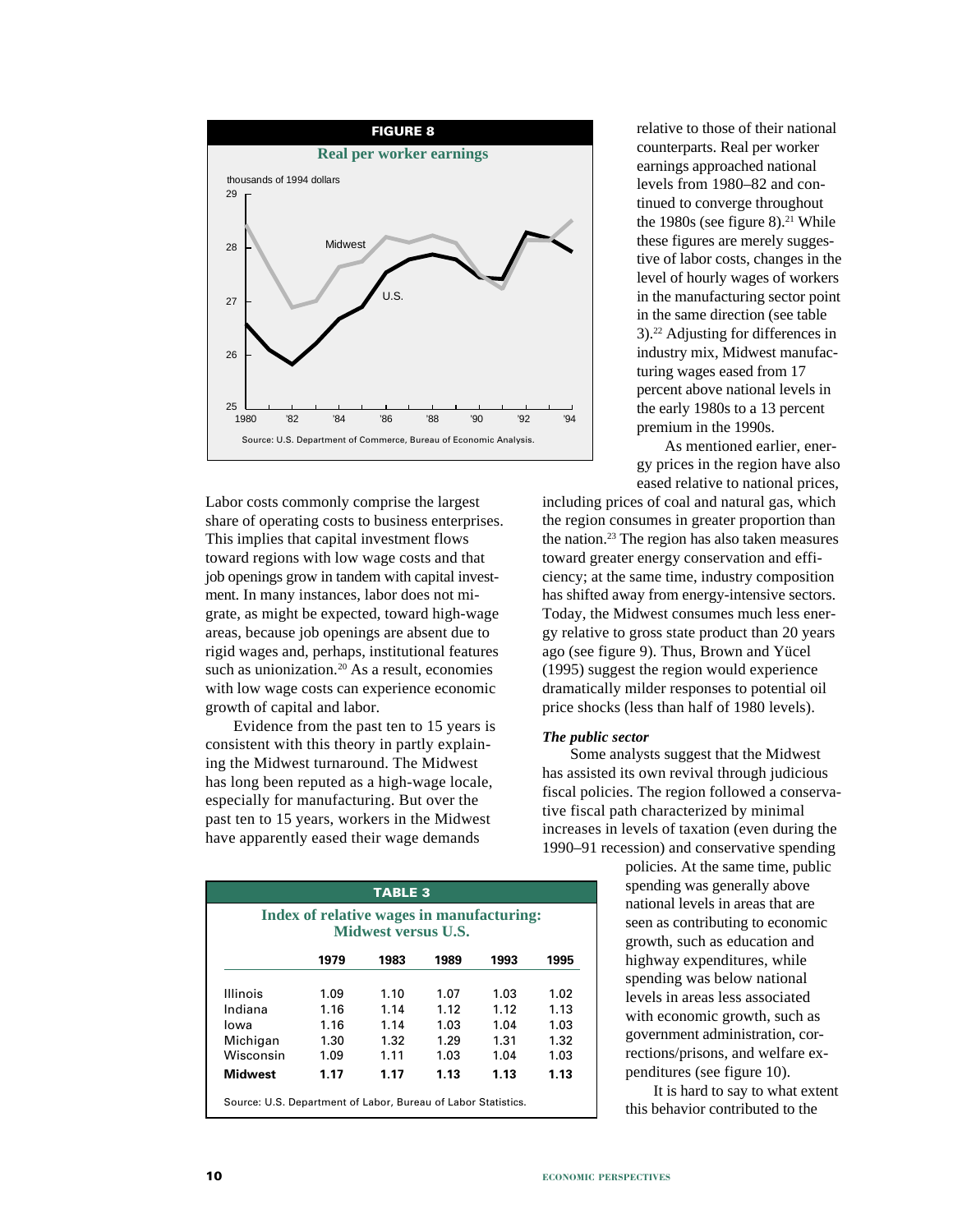

Midwest's economic revival, since the relationship between public spending/taxation and economic growth has not been definitively demonstrated. Beneficial effects between state–local government fiscal health and private sector economic growth run in both directions, thereby making it difficult to discern cause from effect.

The Midwest's current prosperity is evident in its state and local sector, as midwestern state and local governments have, in general, rebuilt their budget balances and improved their fiscal position. While the national average state fund balance (as a percentage of state expenditures) was slightly more than 5 percent in 1996, Indiana recorded a fund balance of 20 percent; Iowa, 15 percent; and Michigan, 13 percent. The recessionary period of the early 1980s reduced the region's fiscal capacity and induced states to strain their capacity to fund public spending. However, Midwest states are seen to have begun easing the strain on their fiscal capacity by the mid-1980s. $24$  The fiscal experience of District states followed the same break with the past that has characterized the economic performance of the region. Unlike previous recessions which had usually forced dramatic tax increases in the region, the national recession of 1990–91 had a relatively shallow impact.<sup>25</sup>

#### *Institutional capital*

Nonprofit institutions and organizations that engage in economic growth and development policies and programs are often believed to be influential to regional growth. In her 1995 book *World Class*, for example, Rosabeth Moss Kantor suggests the places that succeed in the new global economy often do so because they have created and supported organizations, their so-called institutional capital.<sup>26</sup> These organizations are often found in the not-for-profit sector and include public–private partnerships and councils, nonprofit organizations of business leaders, public–private development councils, foundations, trade associations, chambers of commerce, research centers at local universities, and research institutes.

The Midwest has fostered a rich endowment of organizations that form its institutional capital stock, contributing to a variety of regional economic development efforts. In the case of state and local economic development planning, for example, communitybased organizations and local business associations provide important information to publicsector decisionmakers on which efforts and programs work best and often promote solutions that fall outside of narrow political boundaries.27 For example, several multistate efforts have addressed environmental challenges in the Midwest. One such effort is aimed at understanding the atmospheric science and fashioning compliance solutions to the ozonerelated ambient air quality standards of the Clean Air Act Amendments.28 Another arises from the Great Lakes Water Quality Initiative, a basin-wide approach to reducing toxic contamination of the Great Lakes system.<sup>29</sup> Proactive development initiatives at a multistate level have been no less common, including tourism and export promotion and efforts to broaden skill standards and certification.30

#### **What does the future hold for the Midwest?**

This article has identified developments that have restored the region's luster. With ten to 15 years hindsight it is evident that, while business cycle timing and external factors have been very important, profound changes have taken place in the way midwestern businesses and governments compete and conduct their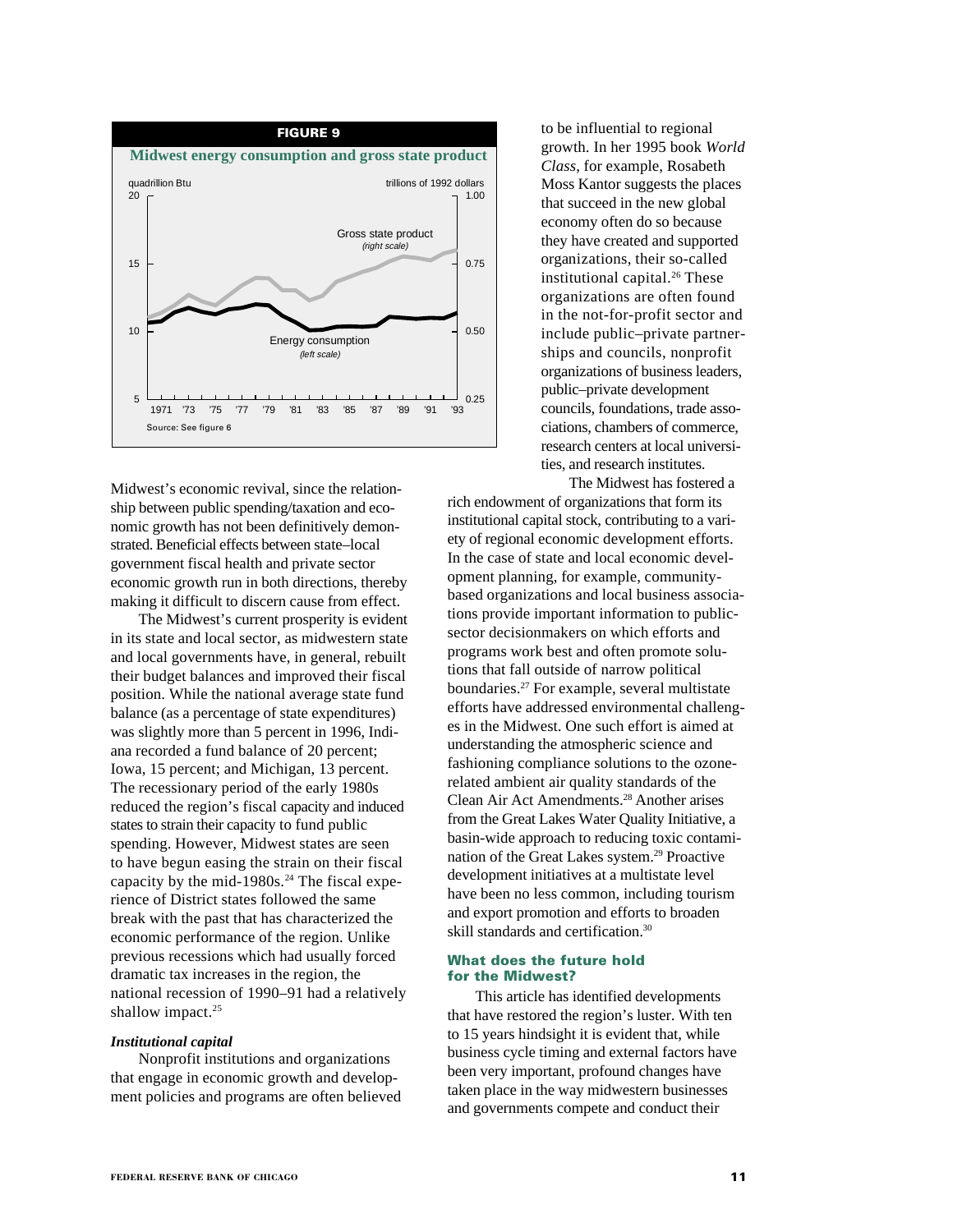affairs. Although it is impossible to discern the relative contribution of these forces with a great deal of precision, it is clear that the Midwest is partly responsible for its own recovery.

The challenges and opportunities facing the region can be discussed in terms of two important characteristics of this economic recovery: the resurgent strength of the region's

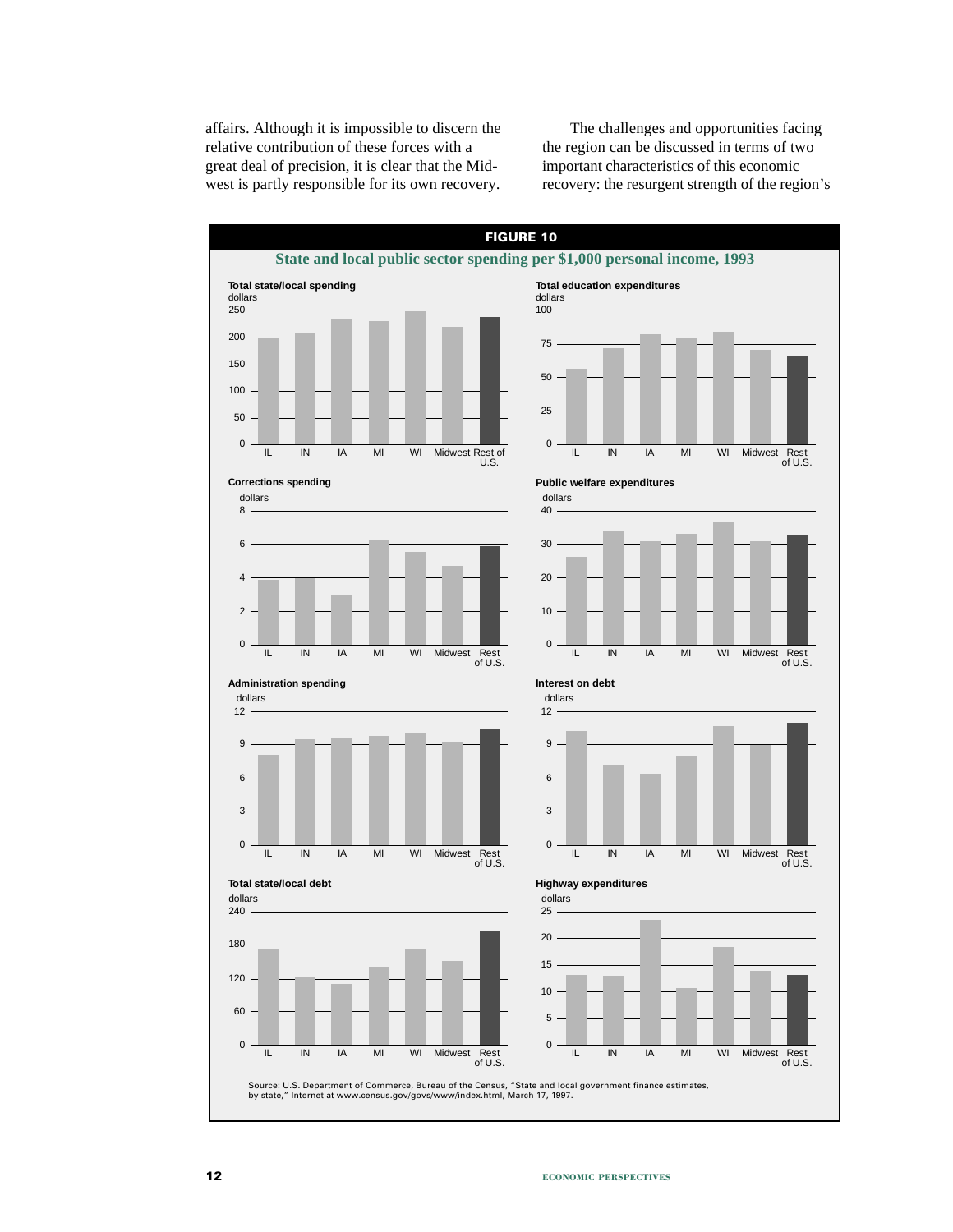mainstay industries and the increase in labor force participation. First, production agriculture and manufacturing exhibited startling resilience during this period by improving productivity, regaining market share, and aggressively targeting export markets. In this regard, there is reason for optimism. Following the shocks of the 1980s, the region's firms will most likely stay on their guard with regard to changing technology and the benchmarks of global competition. So too, much of the future growth in export markets is expected to derive from developing countries, whose needs for the region's products—capital goods and agricultural products—are expected to continue to grow.

Second, the region's labor force faces an important challenge. Will work force numbers and skills be adequate to sustain the growth that the region has experienced in the 1990s? In achieving recent growth, the region has drawn from both new work force entrants and adults who were unemployed or underemployed. However, this pool of skilled workers is now showing signs of strain. Currently tight labor markets suggest the need for midwestern workers who no longer are seen as disproportionately expensive relative to other regions. Labor supply may become further strained in the years ahead, because the work force in the Midwest is reported to be older than in the nation, so loss of workers through retirement is likely to be relatively high in the region.<sup>31</sup>

Insofar as the region's two industry mainstays—agriculture and manufacturing—continue to shed labor, a lower level of growth in the work force may be needed. If so, natural population growth, upgrading of skills, and work force innovations to bring more people into the labor force may suffice. For example, job networking of workers from the inner city to the suburbs and moving welfare recipients into the workplace may ease labor market pressures. Furthermore, some workers may decide to

**NOTES**

1 For a more detailed summary of this work, see Testa, Klier, and Mattoon (1997). Unless specified otherwise, Midwest refers to the states of the Seventh Federal Reserve District—Illinois, Indiana, Iowa, Michigan, and Wisconsin.

2 See Allardice and Bergman (1996).

3 See Johnson (1996).

defer retirement, especially if the rewards of working become more attractive.<sup>32</sup>

In-migration of population could provide another "release valve" to labor market pressures. In most parts of the Midwest, the cost of living does not present a barrier to in-migration. The median home price in the Midwest is the lowest of any of the four regions defined by the National Association of Realtors; the association's index of housing affordability is also more favorable here than in other regions. However, significant in-migration to the region has not occurred to date, although out-migration has been stemmed. Moreover, regions from which the Midwest might expect to draw workers, such as the West Coast and the Northeast, are experiencing labor market tightening.

 An alternative approach to easing labor shortages is the upgrading of skills of the existing and emerging work force. This is a preferred approach, because higher skills tend to be rewarded in the form of higher wages and income for Midwest residents. For this to come about, workers must act to acquire needed skills or credentials and policymakers must act to create publicly assisted training, educational, and job-assistance programs or increase the effectiveness of existing programs. Young adults continue to enter the work force, but there is concern that some training/ educational programs have fallen into disrepair or were abandoned during the early 1980s, when one in five manufacturing jobs evaporated in the region and growth in other sectors stagnated. As a result, a renewed push is needed to reestablish school-to-career and other programs in selected skill areas. In the absence of such initiatives, the region's residents could miss opportunities for better and higher paying jobs and the region's businesses and property owners could miss significant income-generating opportunities.

4 Surprisingly, net migration into the rural Midwest exceeded population gains derived from natural increase, that is, births minus deaths. Throughout this century, population gains in rural counties have generally been realized through natural increase concurrent with net out-migration of young adults. By the 1990s, the resulting aging of the population, coupled with in-migration, resulted in a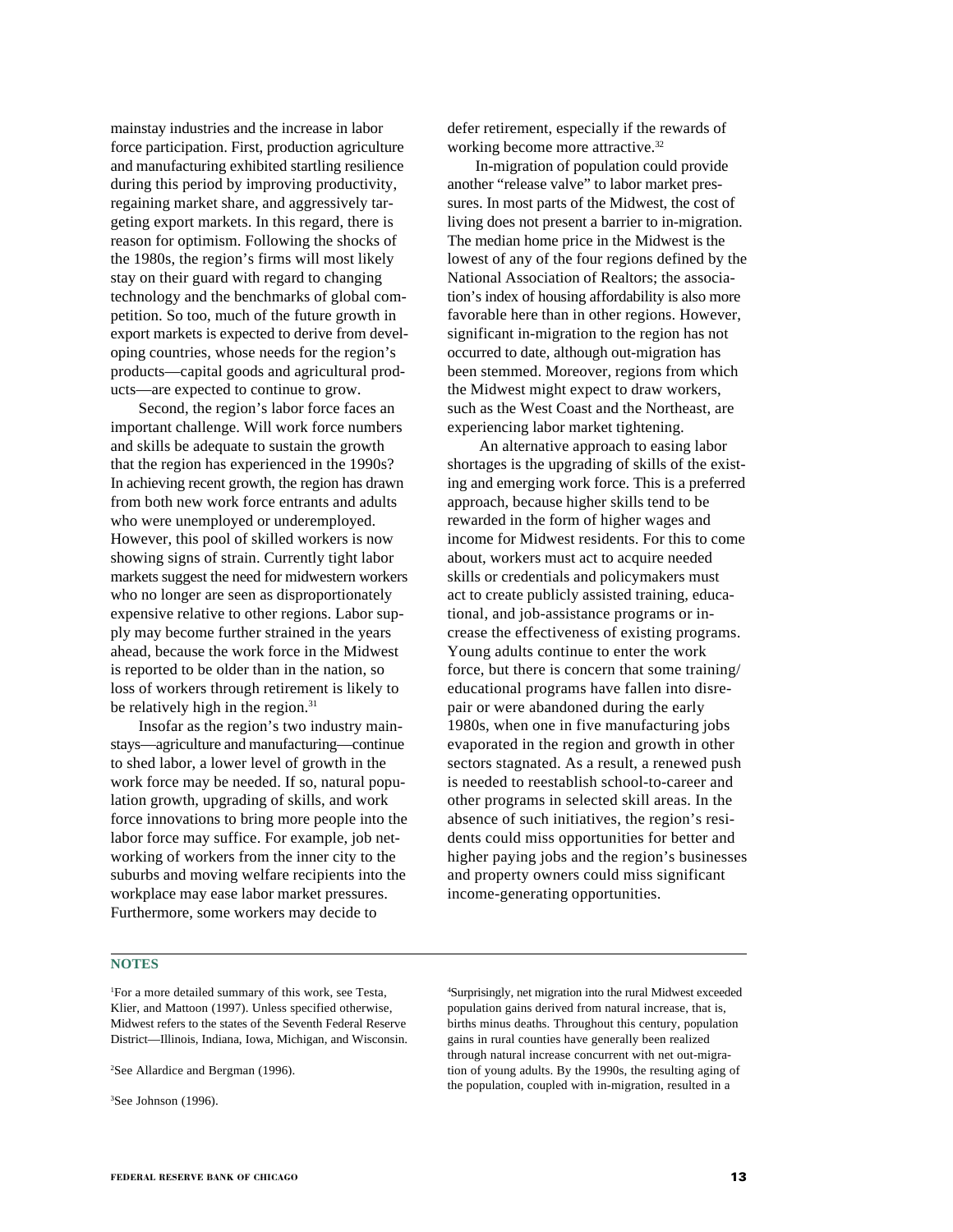notable reversal; in-migration gains were leading those achieved by natural increase in rural counties of the nation and the Midwest.

5 See Johnson, op. cit.

6 See Groshen and Robertson (1993).

7 For further industry-specific analysis, see Testa (1992). Other authors note the further spatial division of labor by size of metro area according to industries or facilities characterized by routinized or "back office" operations and those engaged in "command and control," operations such as corporate headquarters or highly specialized business and legal services. For further discussion, see Atkinson (1996) and Federal Reserve Bank of Chicago (1996a).

8 Kim (1996).

9 Howland (1984).

10Languishing total dollar volume of exports is somewhat expected in this instance because rising physical quantities of exports may be slight or insufficient to make up for lower dollar prices per physical unit, that is, the "J-curve" effect. Of course, other forces, especially changing economic growth of export destinations, also determine export sales.

11A more farsighted view of the region is attributed to Annable (1985) and Swonk (1991).

12For example, Browne (1983).

<sup>13</sup>Research completed by Philip Israilevich on defenserelated businesses in the metro Chicago economy found that less than 1 percent of the total output of goods and services in the Chicago economy was related to military procurement expenditures in 1987 (during the height of the military spending boom). Furthermore, electrical machinery, business services, food, and control instruments were the industry groups that accounted for 73 percent of the procurement funds that the metro economy received. These industry groups can serve civilian as well as defense markets without the difficult transition associated with prime contractors, such as ship builders, plane manufacturers, or weapons and munitions firms. See Israilevich and Weiss (1992).

<sup>14</sup>Sutten (1996).

15See Aguilar and Singer (1995) and David Walters' comments in Federal Reserve Bank of Chicago (1996d).

16Walters, ibid.

<sup>17</sup>The share of production has slipped during 1996. Some analysts partly attribute this slippage to the climbing value of the dollar versus the yen. See Meredith (1997).

18Hervey and Strauss (1996) constructed foreign currency measures against the dollar that are specific to the Midwest's export composition. They found that the Midwest's export success has run counter to deleterious trends in the exchange currencies of the region's major export destinations. It is likely that the region's export success derives

from a favorable expansion and pattern of expansion in foreign markets and from improving productivity.

19Baldwin, Diverty, and Sabourin (1994); U.S. Department of Commerce, Bureau of the Census (1994).

20A popular exposition of the neoclassical theme with regard to the recent Midwest experience can be found in Swonk (1996). For a discussion of the possible effects of one such institutional feature, that is, right-to-work laws, see Holmes (1995); also Kendix (1990).

21Such figures are merely suggestive and not definitive, assuming, for example, the shift between part-time and full-time workers across regions does not distort the findings, and that the findings are not similarly distorted by regional differences in labor force growth.

22The evidence is also consistent with falling wages having resulted from a shrinking economy (and shrinking labor demand). The early period strongly suggests the falling wages were caused by loss of manufacturing and attendant high-paying jobs and by excess supplies of willing workers. It is unclear, as yet, whether lower wages have helped revive investment and employment in the region.

23See Bournakis (1996).

24Fiscal capacity measures of a state are constructed by comparing a state's per capita tax base to the nation's, aggregated across all commonly used tax bases, for example, sales, income, and property value. See U.S. Advisory Commission on Intergovernmental Relations (1989).

25See Mattoon and Testa (1992).

26See Kantor (1995). The hypothesis that long-developed regions will necessarily have an advantage in sustaining growth during a period of adversity or shock remains contentious. For an opposing hypothesis, see Kendix, op. cit. For a balanced and wide-ranging discussion of the role of such institutions in economic development, see Bonser (1995). For an in-depth discussion of state and local government development initiatives and concepts in the 1980s, see Eisinger (1988).

27For example, see Ameritrust Corporation (1994), Wisconsin Strategic Development Commission (1985), Iowa Business Council and Federal Reserve Bank of Chicago (1987), and the Commercial Club of Chicago (1984).

28To understand and facilitate compliance with urban ozone regulations, the Lake Michigan Air Directors Consortium has been studying regionwide atmospheric chemistry; see Gerritson (1993).

29The Council of Great Lakes Governors has been active in shaping the new environmental guidance for protecting the basin's water quality. See DRI/McGraw Hill (1993).

<sup>30</sup>For a review of such efforts, see McNulty (1991).

31McAlinden, Smith, and Cole (1995).

32Judy and D'Amico (1997).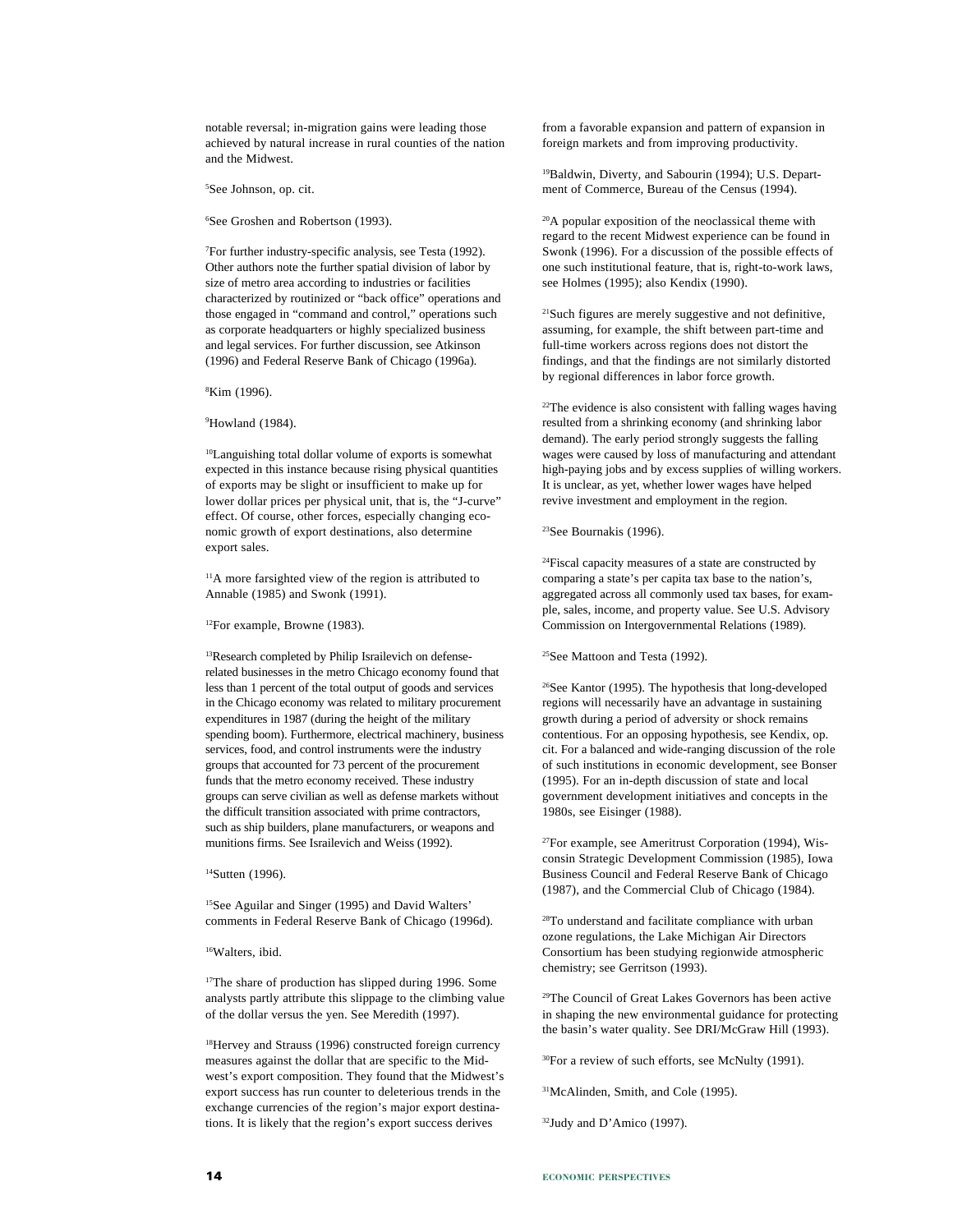#### **REFERENCES**

**Aguilar, Linda M., and Mike A. Singer,** "Big emerging markets and U.S. trade," *Economic Perspectives*, Federal Reserve Bank of Chicago, Vol. 19, No. 4, July/August 1995, pp. 2–15.

**Allardice, David R., and William Bergman,** "The state of the region," presentation at the workshop, *The Midwest Economy: Structure and Performance*, Federal Reserve Bank of Chicago, February 13, 1996.

**Ameritrust Corporation,** "Choosing a future for Mid-America: Strategies for revitalizing the midwestern economy," Detroit, MI, report, 1994.

**Annable, James E.,** "The Midwest economic miracle," First National Bank of Chicago, internal research paper, Autumn 1985.

**Atkinson, Robert,** "Technology and the future of metropolitan economies," *Assessing the Midwest Economy Working Paper Series,* No. MA-4, Federal Reserve Bank of Chicago, 1996.

**Baldwin, John, Brent Diverty, and David**

**Sabourin,** "Technology use and industrial transformation: Empirical perspectives," paper presented at the conference, *Technology, Information and Public Policy*, held by Statistics Canada at Queen's University, November 1994.

**Bonser, Charles F., ed.,** *Proceedings: The Role of NGOs in Economic Development*, Bloomington, IN: Indiana University, Institute for Development Strategies, 1995.

**Bournakis, Athanasios,** "Energy and environmental issues for the Midwest economy," *Assessing the Midwest Economy Working Paper Series,* No. SP-5, Federal Reserve Bank of Chicago, 1996.

**Brown, P.A., and Mine Yücel,** "Energy prices and state economic performance," *Economic Review*, Federal Reserve Bank of Dallas, No. 2, 1995, pp. 13–21.

**Browne, Lynn E.,** "Can high tech save the Great Lakes states?," *New England Economic Review*, Federal Reserve Bank of Boston, November/December 1983, pp.19–33.

**Commercial Club of Chicago,** *Make No Little Plans: Jobs for Metropolitan Chicago*, Chicago: Commercial Club of Chicago, 1984.

**DRI/McGraw Hill,** "The Great Lakes Water Quality Initiative: Cost-effective measures to enhance environmental quality and regional competitiveness," report prepared for the Council of Great Lakes Governors, Chicago, 1993.

**Eberts, Randall,** "Highway infrastructure: Policy issues for regions," *Assessing the Midwest Economy Working Paper Series,* No. SL-2*,* Federal Reserve Bank of Chicago, 1996.

**Eisinger, Peter K.,** *The Rise of the Entrepreneurial State*, Madison: University of Wisconsin Press, 1988.

#### **Federal Reserve Bank of Chicago,**

"Midwestern metropolitan areas: Performance and policy," *Assessing the Midwest Economy Workshop Summary,* No. 1, Federal Reserve Bank of Chicago, 1996a.

 **,** "The changing rural economy of the Midwest," *Assessing the Midwest Economy Workshop Summary,* No. 3, Federal Reserve Bank of Chicago, 1996b.

 **,** "Work force developments: Issues for the Midwest economy," *Assessing the Midwest Economy Workshop Summary,* No. 4, Federal Reserve Bank of Chicago, 1996c.

 **,** "Global linkages to the Midwest economy," *Assessing the Midwest Economy Workshop Summary,* No. 6, Federal Reserve Bank of Chicago, 1996d.

**Gerritson, Stephen,** "The status of the modeling of ozone formation and geographic movement in the Midwest," in *Cost Effective Control of Urban Smog*, W. Testa, R. Kosobud, and D. Hanson (eds.), Chicago: Federal Reserve Bank of Chicago, 1993, pp. 32–42.

**Groshen, Erica, and Laura Robertson,** "Are the Great Lakes cities becoming service centers?," *Economic Commentary*, Federal Reserve Bank of Cleveland, June 1, 1993.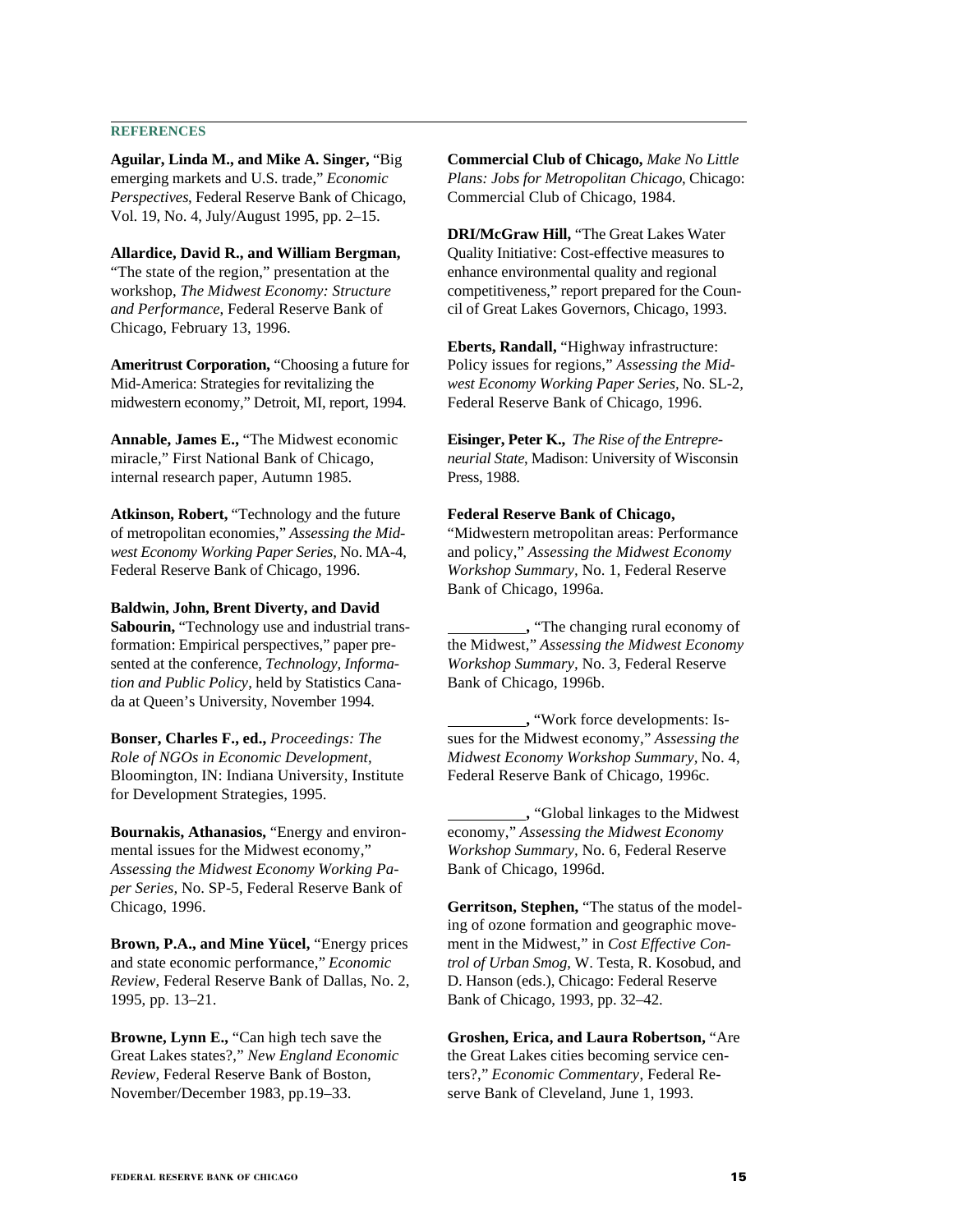**Helms, Jay,** "The effect of state and local taxes on economic growth: A time series–cross section approach," *Review of Economics and Statistics*, Vol. 67, 1985, pp. 574–582.

**Hervey, Jack, and William Strauss,** "A regional export-weighted dollar: A different way of looking at exchange rate changes," *Assessing the Midwest Economy Working Paper Series,* No. GL-2, Federal Reserve Bank of Chicago, 1996.

**Holmes, Thomas J.,** "The effects of state policies on the location of industry: Evidence from state borders," Federal Reserve Bank of Minneapolis, working paper, No. 205, 1995.

**Howland, Marie,** "Age of capital and regional business cycles," *Growth and Change*, April 1984, pp. 29–37.

**Israilevich, Philip, and David Weiss,** "The effects of defense cuts on the Chicago economy," *Chicago Fed Letter*, Federal Reserve Bank of Chicago, No. 53, January 1992.

**Iowa Business Council and the Federal Reserve Bank of Chicago,** *The Iowa Economy: Dimensions of Change,* Chicago: Federal Reserve Bank of Chicago, 1987.

**Johnson, Kenneth M.,** "Recent nonmetropolitan demographic trends in the Midwest," *Assessing the Midwest Economy Working Paper Series,* No. RE-1*,* Federal Reserve Bank of Chicago, 1996.

**Judy, Richard W., and Carol D'Amico,** *Workforce 2020: Work and Workers in the 21st Century*, Indianapolis, IN: Hudson Institute, 1997.

**Kantor, Rosabeth Moss,** *World Class*, New York: Simon and Schuster, 1995.

**Kendix, Michael,** "Institutional rigidities as a barrier to growth: A regional perspective," Federal Reserve Bank of Chicago, working paper, No. WP-1990-6, 1990.

**Kim, Sukkoo,** "Changing structure of U.S. regions: A historical perspective," *Assessing the Midwest Economy Working Paper Series,* No. SP-1, Federal Reserve Bank of Chicago, 1996.

**Klier, Thomas H.,** "Structural change and technology in the manufacturing sector," *Assessing the Midwest Economy Working Paper Series,* No. SP-7. Federal Reserve Bank of Chicago, 1996.

**Mattoon, Richard H., and William A. Testa,** "State and local governments' reaction to recession," *Economic Perspectives*, Federal Reserve Bank of Chicago, Vol. 16, No. 2, March/ April 1992, pp. 19–27.

**McAlinden, Sean P., Brett C. Smith, and David E. Cole,** *Driving America's Renaissance*, Ann Arbor, MI: University of Michigan, Office for the Study of Automotive Transportation, 1995.

**McNulty, Timothy,** "Joint initiatives in the states and provinces," in *The Great Lakes Economy Looking North and South*, William A. Testa (ed.), Chicago: Federal Reserve Bank of Chicago, 1991.

**Meredith, Robyn,** "Ford sales increase 2.8% while Toyota soars 55%," *The New York Times*, February 5, 1997, p. C4.

**Oakland, William H., and William A. Testa,** "State–local business taxation and the benefits principle," *Economic Perspectives*, Federal Reserve Bank of Chicago, Vol. 20, No. 1, January/February 1996, pp. 2–17.

**Plaut, T.R., and J.E. Pluta,** "Business climate, taxes and expenditures, and state industrial growth in the U.S.," *Southern Economic Journal*, Vol. 50, 1983, pp. 99–119.

**Rubenstein, James M.,** "The evolving geography of production—Is manufacturing activity moving out of the Midwest? Evidence from the auto industry," *Assessing the Midwest Economy Working Paper Series,* No. SP-3, Federal Reserve Bank of Chicago, 1996.

**Sutten, Kerry,** "Fiscal devolution: The impact on state budgets," *Northeast–Midwest Institute Review*, Washington, DC: Northeast–Midwest Institute, June 1996.

**Swonk, Diane,** "State winners and losers," *Economic Backgrounder*, First National Bank of Chicago, May 1991.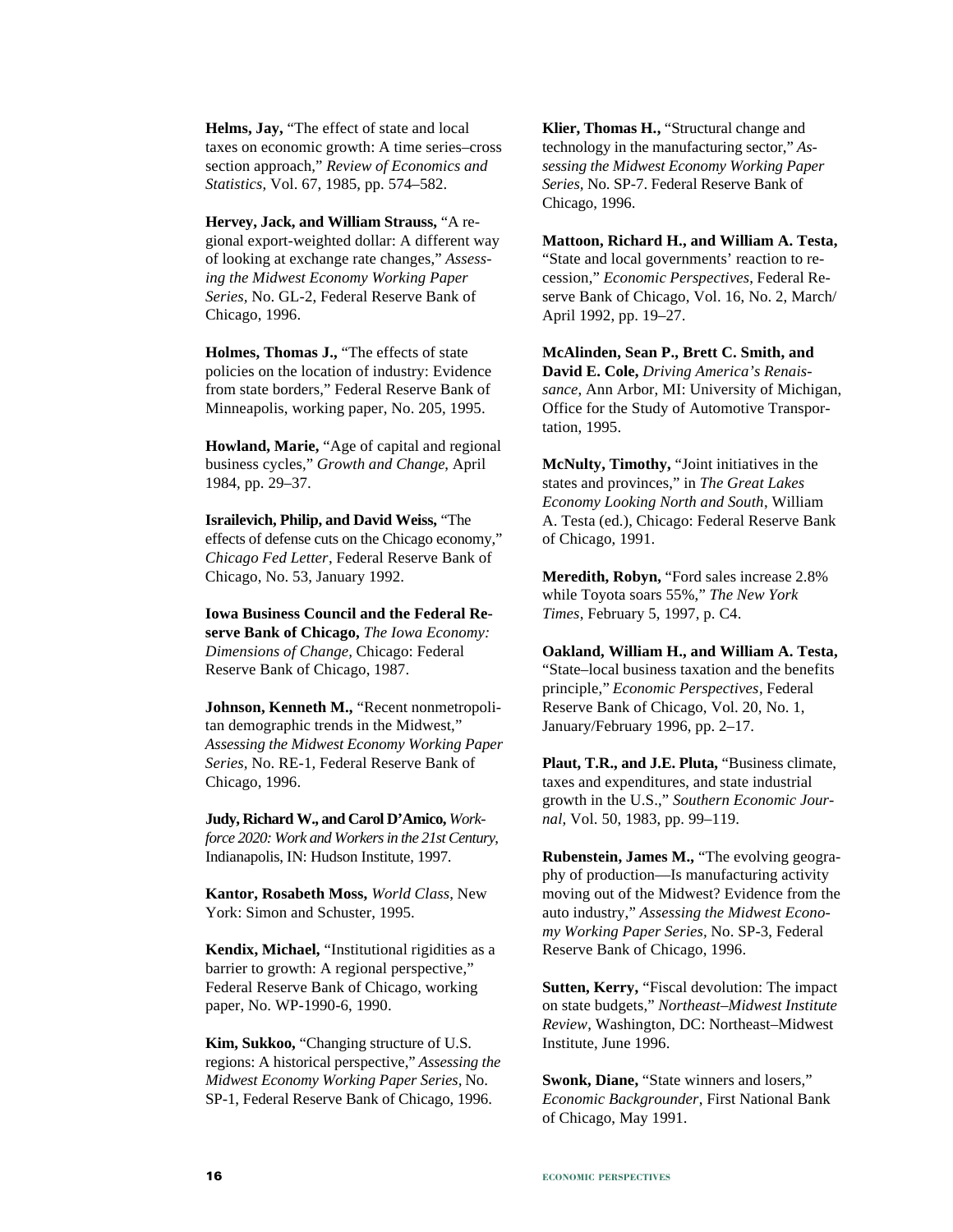**,** "The Great Lakes economy revisited," *Assessing the Midwest Economy Working Paper Series,* No. SP-2, Federal Reserve Bank of Chicago, 1996.

**Testa, William A.,** "Producer services: Trends and prospects for the Seventh District," *Economic Perspectives*, Federal Reserve Bank of Chicago, Vol. 16, No. 3, May/June 1992, pp.19–28.

**Testa, William A., Thomas H. Klier, and Richard H. Mattoon,** *Assessing the Midwest Economy: Report of Findings*, Federal Reserve Bank of Chicago, April 1997.

**U.S. Advisory Commission on Intergovernmental Relations,** *Measuring State Fiscal Capacity and Effort 1987*, Washington, DC: ACIR, 1989.

**U.S. Department of Commerce, Bureau of the Census,** *Current Industrial Reports: Manufacturing Technology*, Washington, DC, 1988.

 **,** *Current Industrial Reports: Manufacturing Technology: Prevalence and Plans for Use*, Washington, DC, 1994.

**Wisconsin Strategic Development Commission,** *Final Report*, Madison, WI, 1985.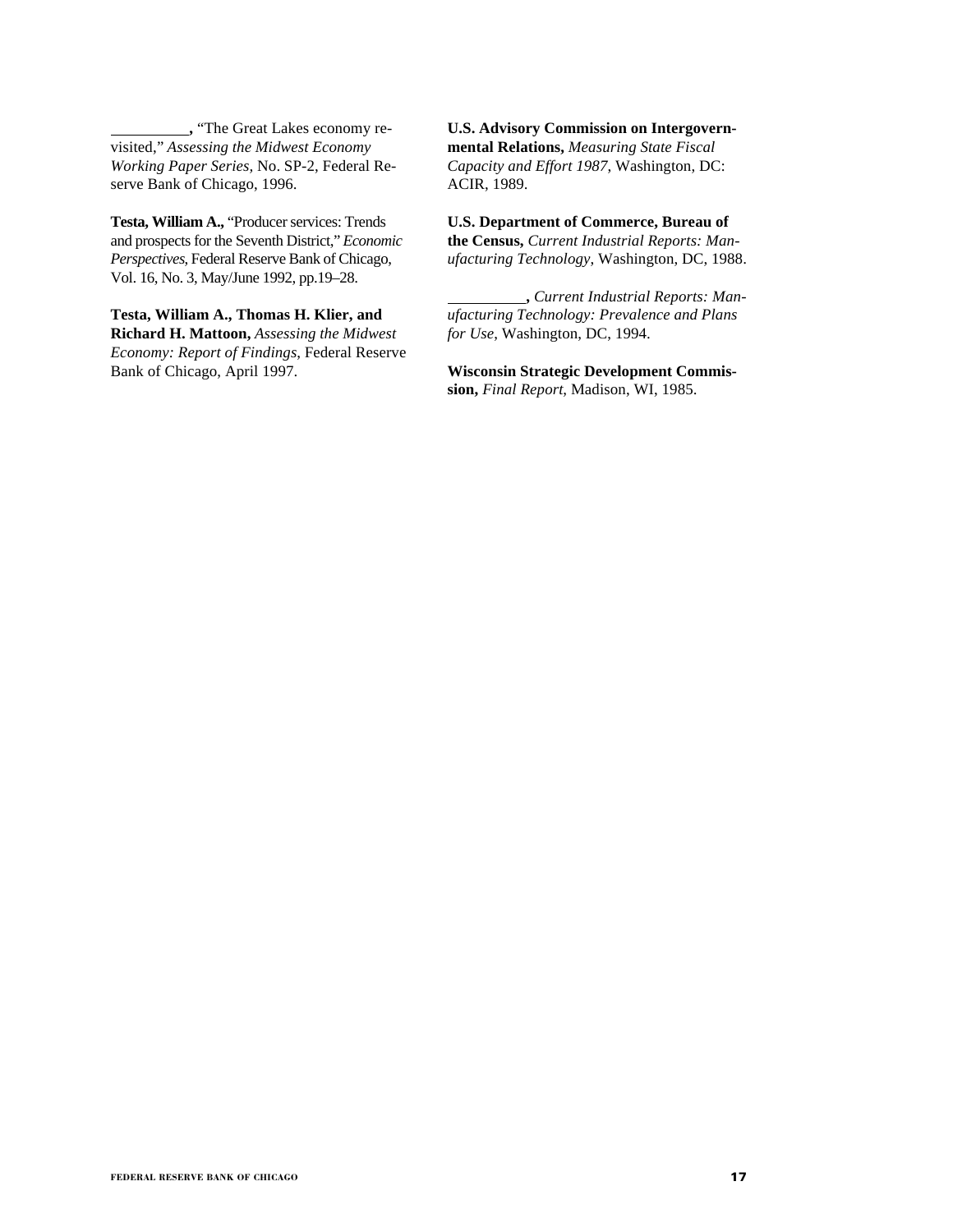# **Accounting for the federal government's cost of funds**

#### **George J. Hall and Thomas J. Sargent**

The press routinely reports extraordinarily large government deficits, mainly consisting of interest costs, for countries experiencing high rates

of inflation.1 For example, the *New York Times* reported that in 1993 Brazil's government deficit was 30 percent of the country's gross domestic product (GDP).2 Most of this deficit was accounted for by interest costs. In the late 1980s, less dramatic but still large government interest costs (around 12 percent of GDP) were reported for Italy. These large ratios are computed by dividing a government's nominal interest payments by nominal GDP. Financial specialists know such figures to be substantial overstatements because they fail to account for the real capital losses that government creditors experience during high inflation.3

Every year, an equally flawed ratio is reported in the federal budget of the United States. Figure 1 reports these official interest expenses as a percent of federal outlays over the period 1960 to 1995.<sup>4</sup> The figure displays the well-known 1980s growth in interest payments as a fraction of outlays, a hallmark of Reaganomics. Figure 2 displays our corrected estimates of federal interest expenses as a fraction of federal outlays. Compared with the official numbers, the true figures are much more variable, and lower on average.

It is timely to note that section 7 of the recently proposed balanced budget amendment explicitly includes the official interest payments on the federal debt as expenditures.<sup>5</sup> We are not necessarily suggesting that the framers of the amendment are unaware that this measurement is flawed from an purely economic standpoint. The current measure tends to overstate

interest payments more the higher the inflation rate is. By including the official measure of interest costs, the amendment's framers may intend to add incentives to lower both inflation and expenditures.

This article describes and defends our corrections to the official series. After showing how to do the accounting correctly, we calculate how the interest costs of the government would have been affected had it used a different debt-management strategy. We simulate the consequences of particular versions of *shorts only* and *longs only* debt-management policies, two classic policies that have been advocated.

#### **A flawed measure of the government's cost of funds**

When investors compute the real return on an equity or debt investment, they take into account dividend and coupon payments, the change in price of the stock or bond, and the effect of inflation on the general price level. So should the government in accounting for its interest costs to the public.

In each time period, the government repays its debtholders in two ways: *explicitly* in the form of coupon payments and principal repayments, and *implicitly* in the form of real capital gains on outstanding debt stemming from the diminished term to maturity of the debt, interest rate changes, and inflation. To measure the government's cost of funds, one must account for

George J. Hall is an economist at the Federal Reserve Bank of Chicago. Thomas J. Sargent is a senior fellow at the Hoover Institution at Stanford University, the David Rockefeller Professor of Economics and Social Sciences at the University of Chicago, and a consultant to the Federal Reserve Bank of Chicago.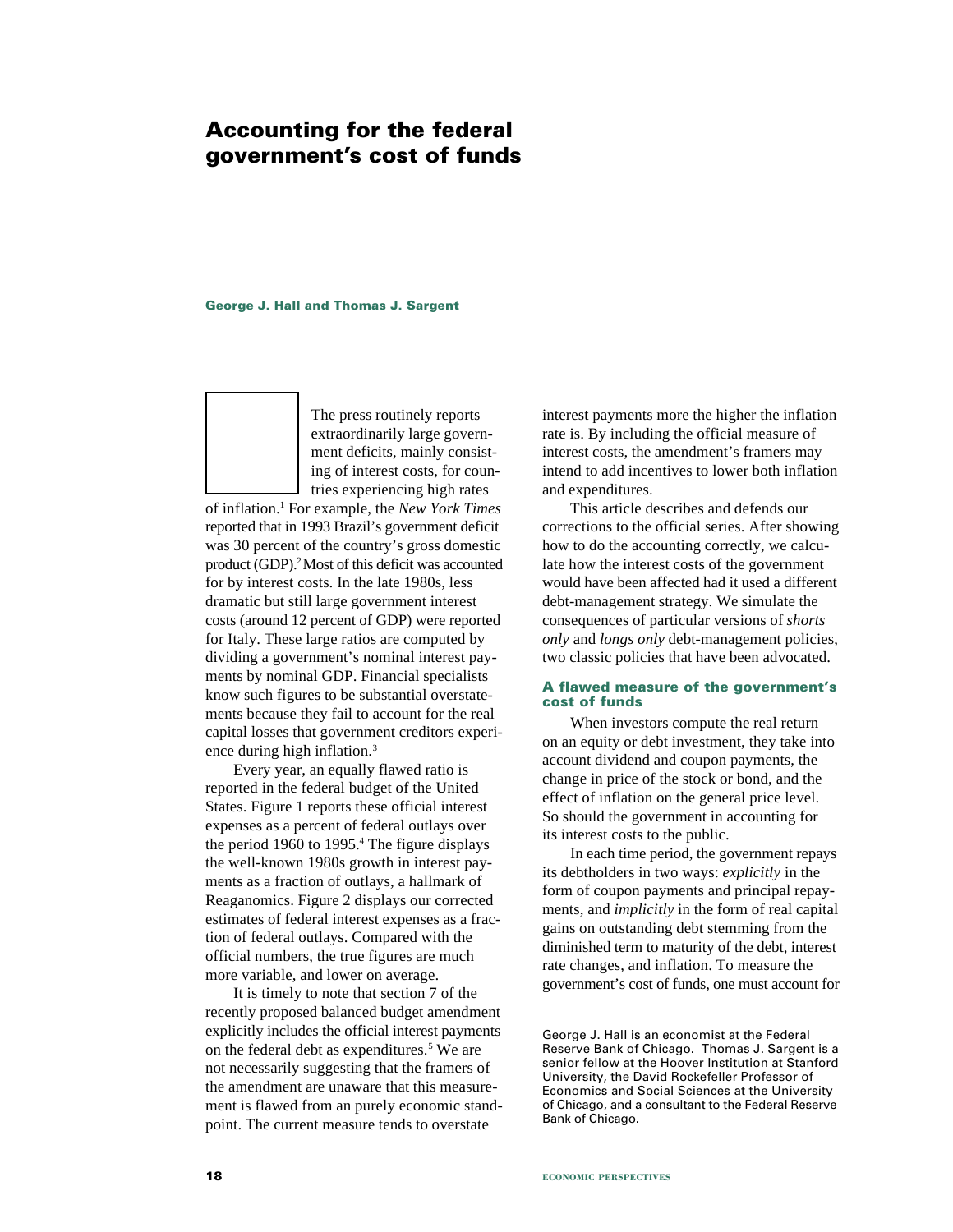

the capital gains and losses on all outstanding Treasury securities.

The federal government reports an incorrect measure of its cost of funds. It records an imperfect measure of its explicit interest costs and ignores its implicit interest costs. The government computes its cost of funds by forming the sum of current coupons on long-term



coupon bonds and the appreciation on shortterm discount bonds.<sup>6</sup> This measure of the government's cost of funds, shown in figure 1, is a remarkably smooth series, and it is always positive.

The following example illustrates how the government's methodology mismeasures its cost of funds. Consider two bonds that would raise the same value for the government at time  $t = 0$ , assuming no uncertainty and a constant real interest rate, *r*. One is a *pure discount* (zero-coupon) bond with ten periods to maturity, paying off  $P_0$  at time 10; the second is a coupon bond with coupon *c*, paying off  $P_1$  at time 10. From the net one-period interest rate we can compute the *discount factor*,  $1/(1 + r)$ . The value of the pure discount bond  $p_0(t)$  satisfies  $p_0(t) = (1 + r)^{-1} p_0(t + 1)$ , for  $t = 0, 1, ..., 9$ , where  $p_0(10) = P_0$ . Evidently, for the pure discount bond, interest accrues through the gradual appreciation in the value of the bond from  $p_0(0) = (1 + r)^{-10} P_0$ , at time 0 to  $p_0(10) = P_0$  at time 10. The rate of appreciation equals the gross interest rate:

$$
1 + r = \frac{p_0(t+1)}{p_0(t)}.
$$

The value  $p_1(t)$  of the coupon bond satisfies  $p_1(t) = c + (1 + r)^{-1} p_1(t + 1), t = 1, ..., 9$  and  $p_1(0) = (1 + r)^{-1} p_1(1)$ , where  $p_1(10) = P_1$ . The interest rate satisfies

1) 
$$
1 + r = \frac{c}{p_1(t)} + \frac{p_1(t+1)}{p_1(t)}
$$

for  $t = 1, \ldots, 9$ .

For coupon bonds of finite maturity with a *principal* payment at the end (really a last big coupon), interest payments (that is, the left-hand side of equation 1) include more than the coupon. Hence, it is not appropriate to measure the interest costs associated with coupon bonds by simply adding up the coupons due this period. Indeed, coupon payments do not represent pure interest in an economic sense; they are partly a repayment of principal. Furthermore, part of the return to investors, and of the cost to the issuer, is in the form of capital gains or losses on bonds as time passes. Any bond with a large final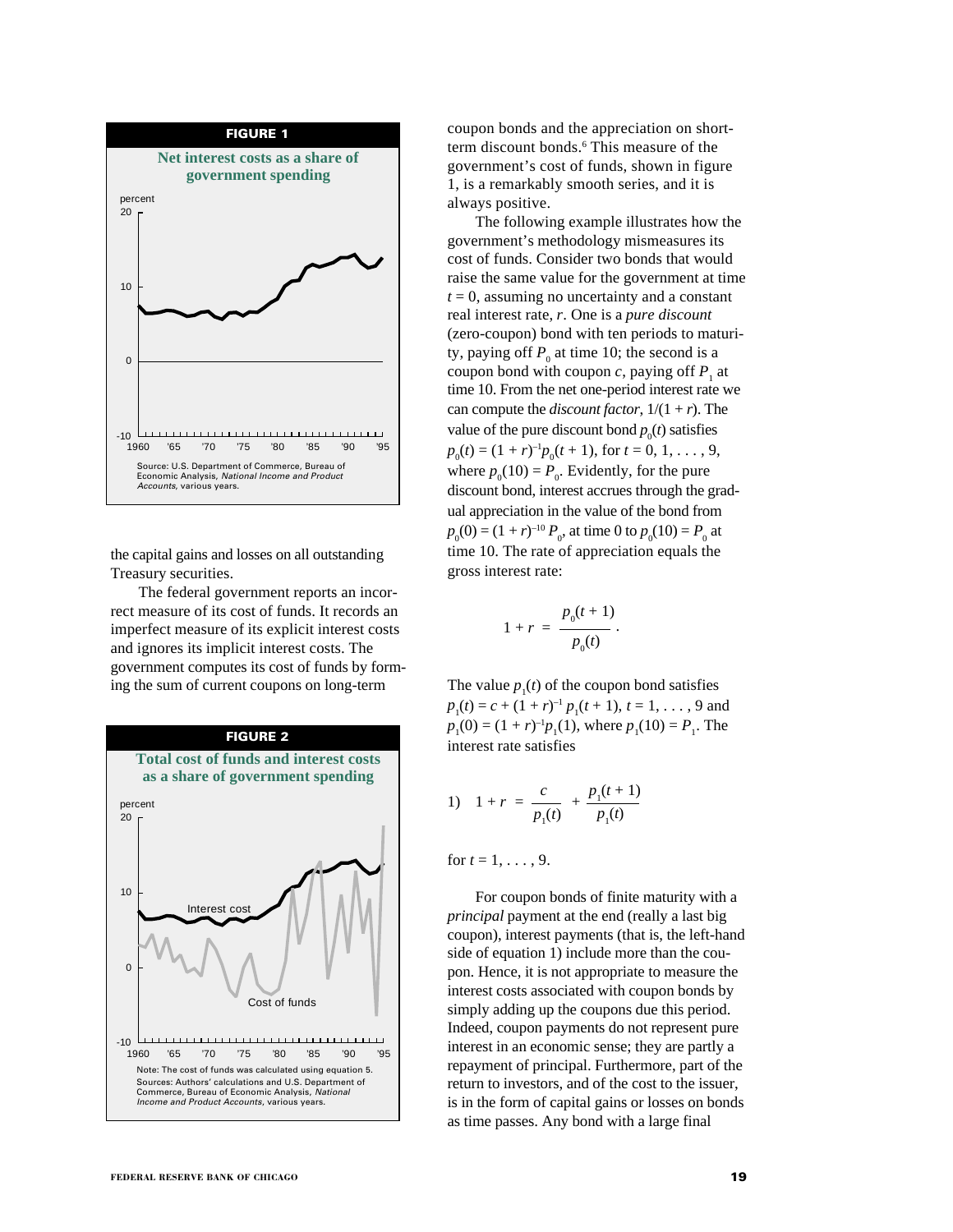payment is partly a pure discount bond with a significant portion of its return coming in the form of capital gains or losses over time.

Our example indicates some but not all of the corrections that we want to make in the government's accounting for its interest costs. The other adjustments have to do with the treatment of inflation, the time variation in interest rates, and the existence at any moment of a variety of bonds with various coupon schedules and maturities. Next we expand our example to incorporate all of these features and show how to do the accounting properly.

#### **Doing the accounting right**

We can build a system for properly counting the government's real interest costs by carefully rearranging the government's period by period budget constraint. We manipulate the budget constraint algebraically to isolate explicit and implicit interest expenses. Explicit interest expenses are the real capital gains on one-period discount bonds; implicit interest expenses are the capital gains to the public from holding longer term bonds.

First we need to convert nominal yields to maturity on government debt into prices of claims on future dollars in terms of current goods. The modern theory of the term structure of interest rates prices a coupon bond in three steps: 1) viewing the coupon bond as a bundle of pure discount bonds; 2) unbundling it into the constituent pure discount bonds and valuing these components; and 3) adding up the values of the components to attain the value of the bundle. The theory thus strips the coupons from the bond, and prices the bond as though it is a weighted sum of pure discount bonds of maturities  $1, 2, \ldots, j$ . (The market and the government have followed theory: pre-stripped zero-coupon bonds, or STRIPS, themselves are available in the market.)

Let  $s_i$  be the number of dollars at time  $t + j$ that the government has promised to deliver, as of time *t*. To compute  $s_i$  from historical data, we have to add up all of the dollar principalplus-coupon payments that the government has promised to deliver at date  $t + j$  as of date  $t$ .

Let  $a_{ij}$  be the number of time  $t$  goods that it takes to buy a dollar in time  $t + j$ . We work with a real (inflation-adjusted) price,  $a_{i}$ , denominated in units of time goods (so-called dollars of constant purchasing power) and not time *t* dollars, because we want to keep track of the

government accounts in *real* (in goods) terms. We can calculate the prices  $a_{ij}$  from

$$
a_{jt} = \frac{v_t}{(1 + \rho_{jt})^j},
$$

where  $v_t$  is the value of currency (the reciprocal of the price level, measured in goods per dollar), and  $\rho_{ij}$  is the yield to maturity on a *j*-period pure discount bond.7 Equation 2 tells how to convert the yield to maturity  $\rho_i$  on a *j*-period nominal pure discount bond into the real price of a promise, sold at time *t*, to one dollar at time  $t + j$ .

Let def<sub>*t*</sub> be the government's real net-ofinterest budget deficit, measured in units of time *t* goods. We can write the government's time *t* budget constraint as:

3) 
$$
\sum_{j=1}^{n} a_{ji} s_{jt} = \sum_{j=1}^{n} a_{j-1,t} s_{j,t-1} + \text{def}_t,
$$

where it is understood that  $a_{0,m} \equiv \mathbf{v}_t$  and *n* denotes the longest years to maturity for bonds.<sup>8</sup> The left-hand side of equation 3 is the real value of the interest bearing debt at the end of period *t*, determined by multiplying the number of time  $t + j$  dollars that the government has sold in the form of *j* period pure discount bonds,  $s_{i}$ , by their price in terms of time  $t$  goods,  $a_{ij}$ , and then summing this product (or value) over all such outstanding bonds,  $j = 1, \ldots, n$ . The right side of equation 3 is the sum of the current net-ofinterest real deficit, def<sub>*r*</sub>, and the value of the outstanding debt that the government owes at the beginning of the period, which in turn is simply the value this period of the outstanding promises to deliver future dollars,  $s_{i,t-1}$ , that the government issued last period.

Equation 3 can be rearranged to take the form

4) 
$$
\sum_{j=1}^{n} a_{ji} s_{jt} = \sum_{j=1}^{n} (a_{j-1,t} - a_{j,t-1}) s_{j,t-1} + \sum_{j=1}^{n} a_{j,t-1} s_{j,t-1} + \text{def}_t.
$$

These two forms of the budget constraint are algebraically equivalent. We have remarked how equation 3 expresses the real value of total debt with which the government leaves a period *t*,  $\sum_{j=1}^{n} a_{jt} s_{jt}$  as the sum of the real value of obligations with which it enters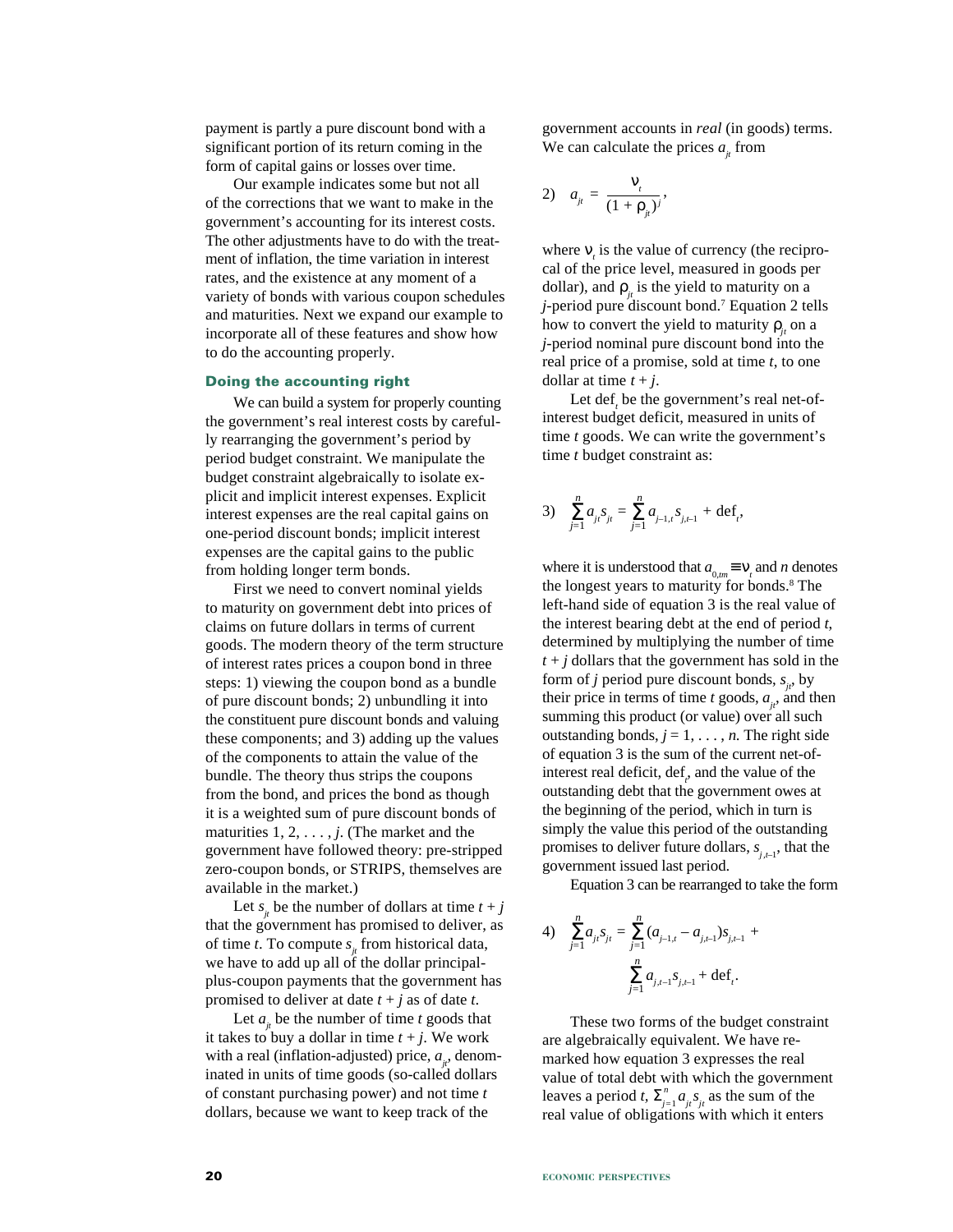

the period,  $\sum_{j=1}^{n} a_{j-1,t} s_{j,t-1}$ , and the government's net-of-interest deficit, def<sub>*t*</sub>. Equation 4 breaks the first term on the right side of equation 3 into an interest component and a previous value component. Again, the left-hand side of the budget constraint in equation 4 is the real value of government debt that the government has outstanding at the end of period *t*. The first term on the right-hand side of the budget constraint in equation 4 represents interest on the government debt, and can be decomposed as

5) 
$$
(v_t - a_{1,t-1})s_{1,t-1} + \sum_{j=2}^{n} (a_{j-1,t} - a_{j,t-1})s_{j,t-1}.
$$

The first term in equation 5 is explicit interest and the second term is implicit interest or the capital gain to the public on its claims on the government. Thus, the term  $V_t - a_{1, t-1}$  is the per dollar real capital gain accruing to one-period discount bonds issued at time *t* – 1. The term  $a_{i-1,t} - a_{i,t-1}$  is the change in the price in terms of goods between *t* – 1 and *t* of a claim to one dollar in time  $t - 1 + j$ ; multiplying this change in price by the dollar value of time  $t - 1 + i$  claims outstanding,  $s_{i,j}$  at time  $t-1$ , and summing over *j* gives the capital gain to the public.

These capital gains are not trivial. In figure 3 we plot the per dollar nominal capital gains,  $\sum_{j=1}^{n} (a_{j-1,t} - a_{j,t-1})$ , for one-year, seven-year, and 14-year zero-coupon bonds. There are three things to note. First, capital losses can be quite large, and they occur frequently. These losses

occur during periods of rising inflation or rising interest rates. Second, the capital gains and losses of bonds of different maturities move together. So the government could not have eliminated the inflation and interest rate risk inherent in its portfolio by manipulating the maturity structure of the debt. Third, the longer the maturity of the bond, the greater the volatility of the capital gains. Increasing (or decreasing) the average maturity of the outstanding debt increases (or decreases) the government's and the public's exposure to inflation and interest rate risks.

In figure 4 we report our breakdown of the total interest costs on the marketable federal debt between explicit and implicit real interest costs. In general, the explicit interest costs were relatively small and relatively constant from 1960 to 1995. In contrast, the implicit interest costs were substantial, variable, and often negative. Since the real value of the outstanding debt was growing over this period,  $s_{ij}$  was growing over time. So the per dollar capital gains are being multiplied by increasingly large numbers. Thus the implicit interest cost became more volatile throughout the sample period.

We compute the total interest costs born by the federal government by simply adding up the explicit and implicit interest costs. Total interest costs as a percent of government outlays are plotted in figure 2. The explicit, implicit, and total interest costs, as well as the total debt outstanding, in millions of 1983 dollars are reported in table 1. In contrast to the Treasury's

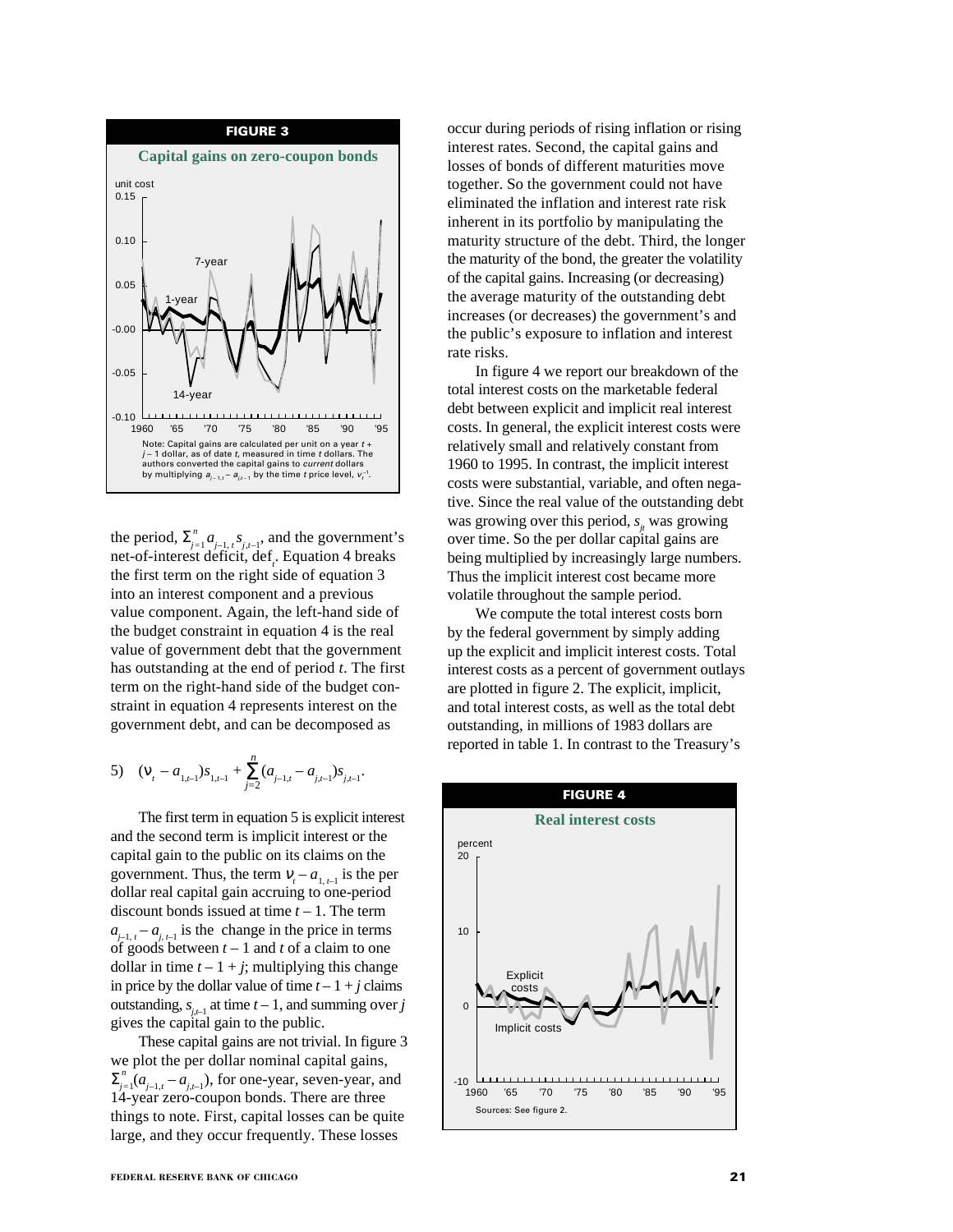| <b>TABLE 1</b>                             |                 |           |           |  |  |
|--------------------------------------------|-----------------|-----------|-----------|--|--|
| <b>Federal government's interest costs</b> |                 |           |           |  |  |
| in millions of 1983 dollars                |                 |           |           |  |  |
| Year                                       | <b>Explicit</b> | Implicit  | Total     |  |  |
|                                            |                 |           |           |  |  |
| 1960                                       | 9,358           | 0         | 9,358     |  |  |
| 1961                                       | 4,886           | 3,863     | 8,748     |  |  |
| 1962                                       | 5,484           | 10,142    | 5,626     |  |  |
| 1963                                       | 3,916           | 394       | 4,310     |  |  |
| 1964                                       | 7,536           | 7,593     | 15,129    |  |  |
| 1965                                       | 5,809           | $-2,738$  | 3,071     |  |  |
| 1966                                       | 4,523           | 3,325     | 7,848     |  |  |
| 1967                                       | 5,370           | $-7,843$  | $-2,472$  |  |  |
| 1968                                       | 3,440           | -3,733    | -293      |  |  |
| 1969                                       | 2,027           | $-7,477$  | -5,449    |  |  |
| 1970                                       | 6,780           | 13,596    | 20,376    |  |  |
| 1971                                       | 5,174           | 8,640     | 13,813    |  |  |
| 1972                                       | 2,501           | $-1$      | 2,500     |  |  |
| 1973                                       | $-9,354$        | -7,662    | $-17,016$ |  |  |
| 1974                                       | $-13,212$       | $-9,568$  | $-22,780$ |  |  |
| 1975                                       | $-3$            | 539       | 536       |  |  |
| 1976                                       | 3,596           | 10,573    | 4,169     |  |  |
| 1977                                       | $-4,796$        | $-10,077$ | $-14,874$ |  |  |
| 1978                                       | $-5,321$        | $-16,504$ | $-21,825$ |  |  |
| 1979                                       | -6,629          | $-17,580$ | $-24,208$ |  |  |
| 1980                                       | $-2,081$        | -17,979   | $-20,060$ |  |  |
| 1981                                       | 10,887          | $-3,618$  | 7,269     |  |  |
| 1982                                       | 27,383          | 57,556    | 84,939    |  |  |
| 1983                                       | 18,009          | 8,730     | 26,739    |  |  |
| 1984                                       | 23,430          | 37,918    | 61,349    |  |  |
| 1985                                       | 24,336          | 87,049    | 111,385   |  |  |
| 1986                                       | 31,339          | 101,356   | 132,696   |  |  |
| 1987                                       | 7,496           | –20,884   | -13,388   |  |  |
| 1988                                       | 12,637          | 19,428    | 32,066    |  |  |
| 1989                                       | 19,623          | 73,032    | 92,655    |  |  |
| 1990                                       | 6,981           | 12,851    | 19,832    |  |  |
| 1991                                       | 20,768          | 105,116   | 125,884   |  |  |
| 1992                                       | 7,037           | 40,695    | 47,732    |  |  |
| 1993                                       | 5,884           | 90,648    | 96,532    |  |  |
| 1994                                       | 6,882           | -73,186   | -66,304   |  |  |
| 1995                                       | 28,537          | 173,862   | 202,399   |  |  |
|                                            |                 |           |           |  |  |

calculations plotted in figure 1, our computed costs of funds are quite volatile.<sup>9</sup> These costs were negative during periods of large capital losses in the Treasury bond market (for example, the high inflation episodes of the 1970s and the dramatic fall in bond prices in 1994).

Ultimately how volatile the federal government's interest costs are depends on how the government shares inflation risk and interest rate risk with the public. The Treasury and the Federal Reserve can alter this risk-sharing arrangement between the government and the public by manipulating the maturity structure of the outstanding debt. To illustrate this, we run three counterfactual portfolio strategies.

#### **Evaluating alternative portfolio strategies**

Assuming that postwar U.S. interest rates had remained unchanged, how would the government's interest expenses have been affected if it had followed a different debtmanagement policy? If we restrict the government to issuing from its historically observed menu of instruments, this question can be answered by mechanical calculations. We compose alternative hypothetical portfolio strategies, and track the net costs the government would have incurred at historically realized interest rates.<sup>10</sup> Below we describe how these costs can be calculated, and perform some of these calculations.<sup>11</sup>

Given historical time series data on  $\{a_{ii}, s_{ii}, \}$ def<sub>t</sub>,  $V_t$ <sup>T</sup><sub> $t=t_0$ </sub> we can use equations 4 and 5 to account for interest payments on the government debt. Given  $\{a_{jt}, \text{def}_t, v_t\}_{t=t_0}^T$ , we can evaluate the effects on the government budget of portfolio strategies  $\{s_{j_t}\}_{t=t_0}^T$  other than the historical one. These alternative portfolio strategies must be constructed to respect the government budget constraint in equation 3.

The alternative strategies are:

- 1. Shorts only: Set  $s_{ij} = 0$  for  $j > 1$ ,  $\forall t$ .
- 2. Tens only: Set  $s_i = 0$  for  $j \neq 10$ ,  $\forall t$ .
- 3. Longs only: Set  $s_{ij} = 0$  for  $j < n$ ,  $\forall t$ , where *n* is the longest bond priced by the McCulloch and Kwon (1993) dataset.

The first and third policies represent the poles of proposed debt-management policies.<sup>12</sup> For an economy with only nominal interest bearing debt, the class of feasible financing rules is

6) 
$$
\frac{a_{k}S_{k}}{\det_{t} + \sum_{j=1}^{n} a_{j-1,t}S_{j,t-1}} = f_{k,t},
$$

and

7) 
$$
\sum_{k=1}^{n} f_{kt} = 1.
$$

In words,  $f_{k}$  is the fraction of the outstanding debt at time *t* that is due at time  $t + k$ .

Restrictions in equations 6 and 7 are algebraic implications of the government budget constraint in equation 3. Let  $\sum_{j=1}^{n} a_{j-1,t} s_{j,t-1} \equiv V_t$ be the value of interest bearing government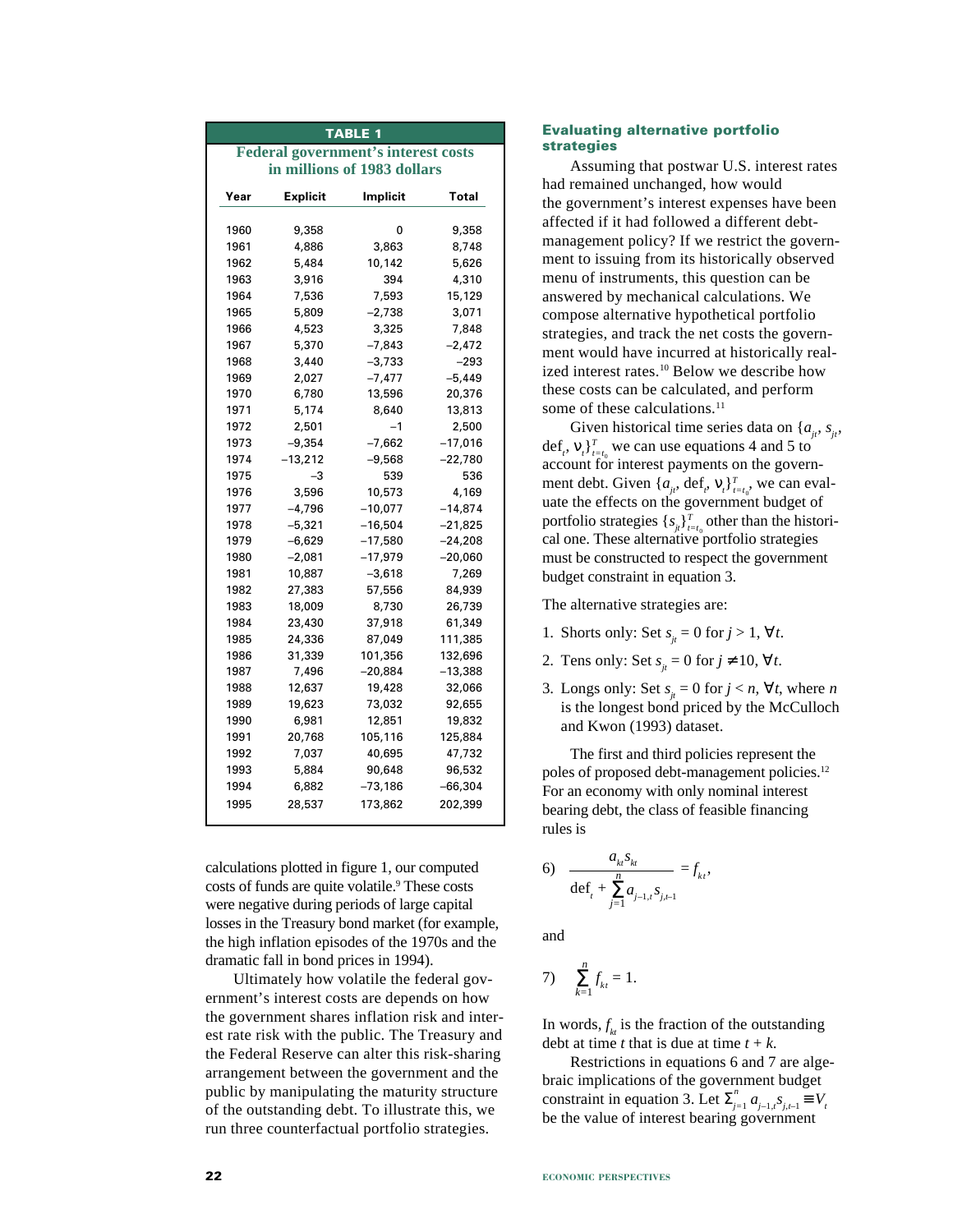debt at the beginning of period *t*. Given a policy  $f_{kt}$ ,  $k = 1, \ldots n$ , together with observed interest rates, equation 5 can be solved for  $s_{k}$ ,  $k = 1, 2, \ldots n$ :

$$
s_{kt} = \left(\frac{f_{kt}}{a_{kt}}\right) \left(\det_t + V_t\right).
$$

This equation can be solved recursively to build up records  $s_k$  and decompositions of interest cost under alternative hypothetical debt-management rules.

The first two policies fall into the set of simple rules that are time invariant, that is,  $f_{it} = f_j \ \forall t.$ 

For the bills only policy,  $f_{1t} = f_1 = 1$  and  $f_{kt} = f_k = 0$  for all  $k \neq 1$ . For the tens only policy  $f_{10t} = f_{10} = 1$  and  $f_{kt} = f_k = 0$  for all  $k \neq 10$ . Our third policy, longs only, is a time varying policy, which depends on the maturity of the longest bond outstanding each year during our sample period. For each of these policies, the entire debt is purchased and resold to make sure *all* the debt is held in either one-year bills, ten-year zero-coupon bonds, or *n*-year zero-coupon bonds (depending on the experiment).

For any feasible specifications of  $f_{ji}$ , we can evaluate the implicit and explicit interest costs of financing a stream of government deficits. Our three policies will have quite different effects, largely through the behavior of the value of currency,  $v_t$ .

#### **The data**

The *s<sub>i</sub>* series are computed using data from the CRSP Government Bonds Files. For each Treasury note and bond outstanding, CRSP reports the maturity date, the coupon rate, and the face value held by the public. The original source for these data is table PDO-1 of the *Treasury Bulletin*. Since neither the *Treasury Bulletin* nor CRSP reports the face value of Treasury bills held by the public, these data are backed out of table FD-5 of the *Treasury Bulletin*. All data are as of December 31 of each year.

The value of the currency,  $V_t$ , is computed by:

$$
V_t = \frac{100}{P_t},
$$

where  $p<sub>t</sub>$  is the price level. The price level is the monthly series CPI—all items, from the Bureau of Labor Statistics. The base for the CPI series is  $1982-84 = 100$ . We sample the December observation of each year to create the annual  $p_t$  series.

The yield to maturity series,  $\rho_{i}$ , is constructed by point sampling end-of-month data from McCulloch and Kwon (1993) and Bliss (1996) containing the zero-coupon yield curve implicit in U.S. Treasury coupon bond prices. Hence  $\rho_i$  is the yield to maturity on a *j*-period pure discount bond as of December 31 of year *t*.

We calculate the prices,  $a_{ij}$ , using equation 2:

$$
a_{j_t} = \frac{v_t}{(1+\rho_{j_t})^j},
$$

where *j* = 1, 2, . . . , 30 and *t* = 1960, . . . , 1995.

In constructing our counterfactual debtmanagement figures, we use equations 4 through 7 with the appropriate time-invariant  $f_i$ . We imputed the real net-of-interest deficit series, def<sub>*t*</sub>, from the government budget constraint, equation 3, using the actual  $a_{ij}$  and  $s_{ij}$  series.

#### **The results**

Below, we discuss some of the properties of the actual  $s_{j_t}$  and  $f_{j_t}$  series, review the historical paths for inflation and the term structure of interest rates, and report the results of our experiments.

Figure 5 shows the average maturity for our calculated *s<sub>it</sub>* series. Its variations generally match those of the average maturity of the federal debt series reported by the Treasury, though the levels differ. We believe there are

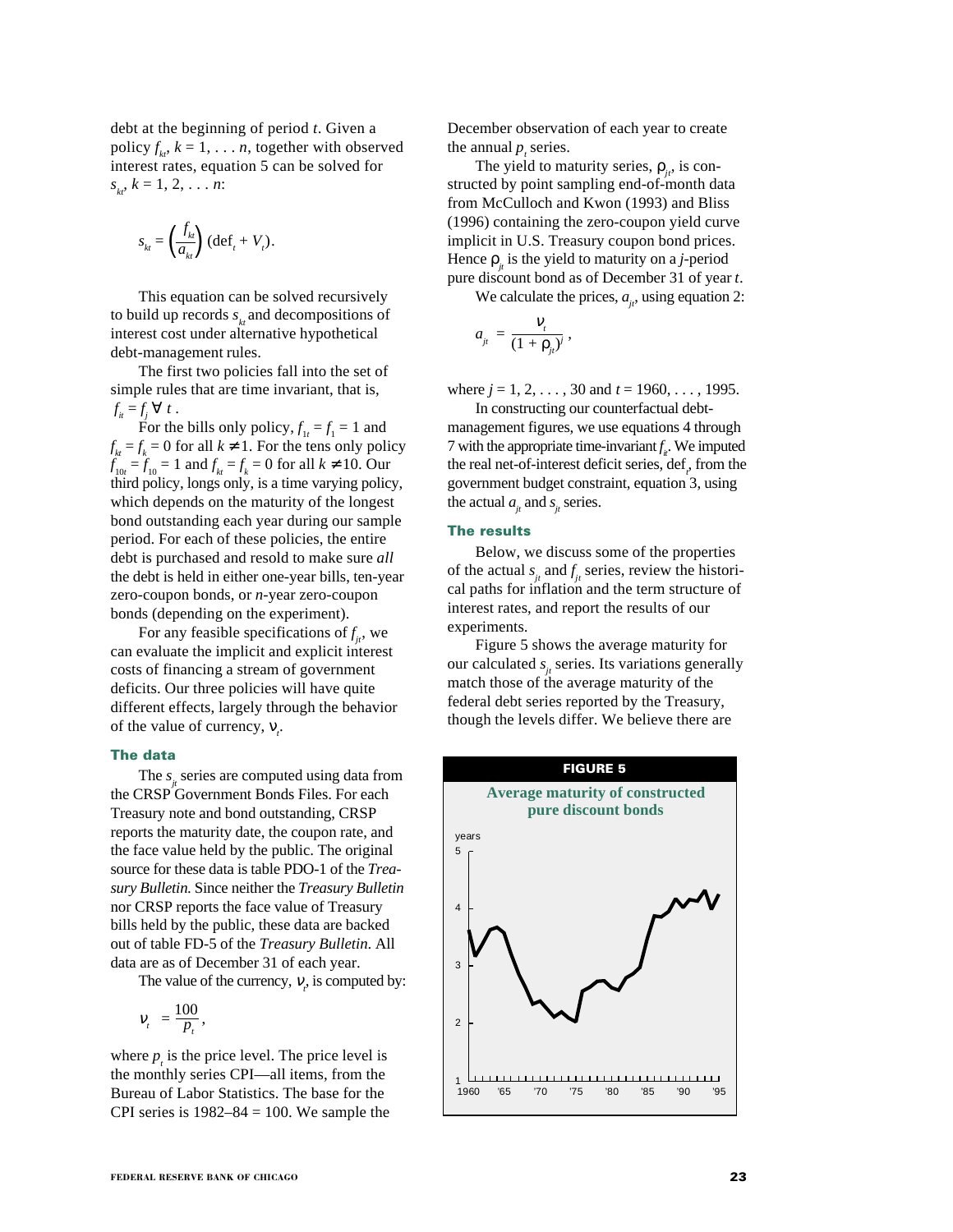

some problems the Treasury's series (for example, it confines itself to marketable securities only after 1975) and prefer our methodology of reducing each bond to a zero-coupon basis by allocating coupons to the year in which they fall due.

The average maturity falls from the mid-1960s to 1975 and rises steadily for about thirteen years before leveling off at four years for the last seven years of the sample. The steady fall in the average maturity during the late 1960s and early 1970s is partly the consequence of federal legislation, repealed in 1975, which prevented the Treasury from issuing long-term instruments paying interest above a threshold rate that market rates were then exceeding. As we shall see, by causing the Treasury to shorten the average maturity of its debt during the high inflation years of the 1970s, this law prevented the government from fully benefiting from the negative implicit real interest it managed to pay through inflation.<sup>13</sup>

Figure 6 plots the percentage of the federal debt due within *j* years for 1965, 1975, and 1995. This figure was constructed by taking a cumulative sum of the observed  $f_{i}$  series for each of the three years. Throughout the period we studied, the federal debt was heavily weighted toward securities with maturities of one year or less. In 1995, almost 40 percent of the government's portfolio was due within one year. Only a tiny fraction of the federal debt is financed with long-term bonds.



Figure 7 plots the percentage change in the price level, the inflation rate, and is dominated by the high inflation rates of the 1970s. The spread between the ten-year bond rate and the one-year bond rate is plotted in figure 8. When this difference is positive, the yield curve is upward sloping. When it is negative, the yield curve is inverted. In general, the inflation rate and the slope of the term structure moved in opposite directions. The yield curve tended to

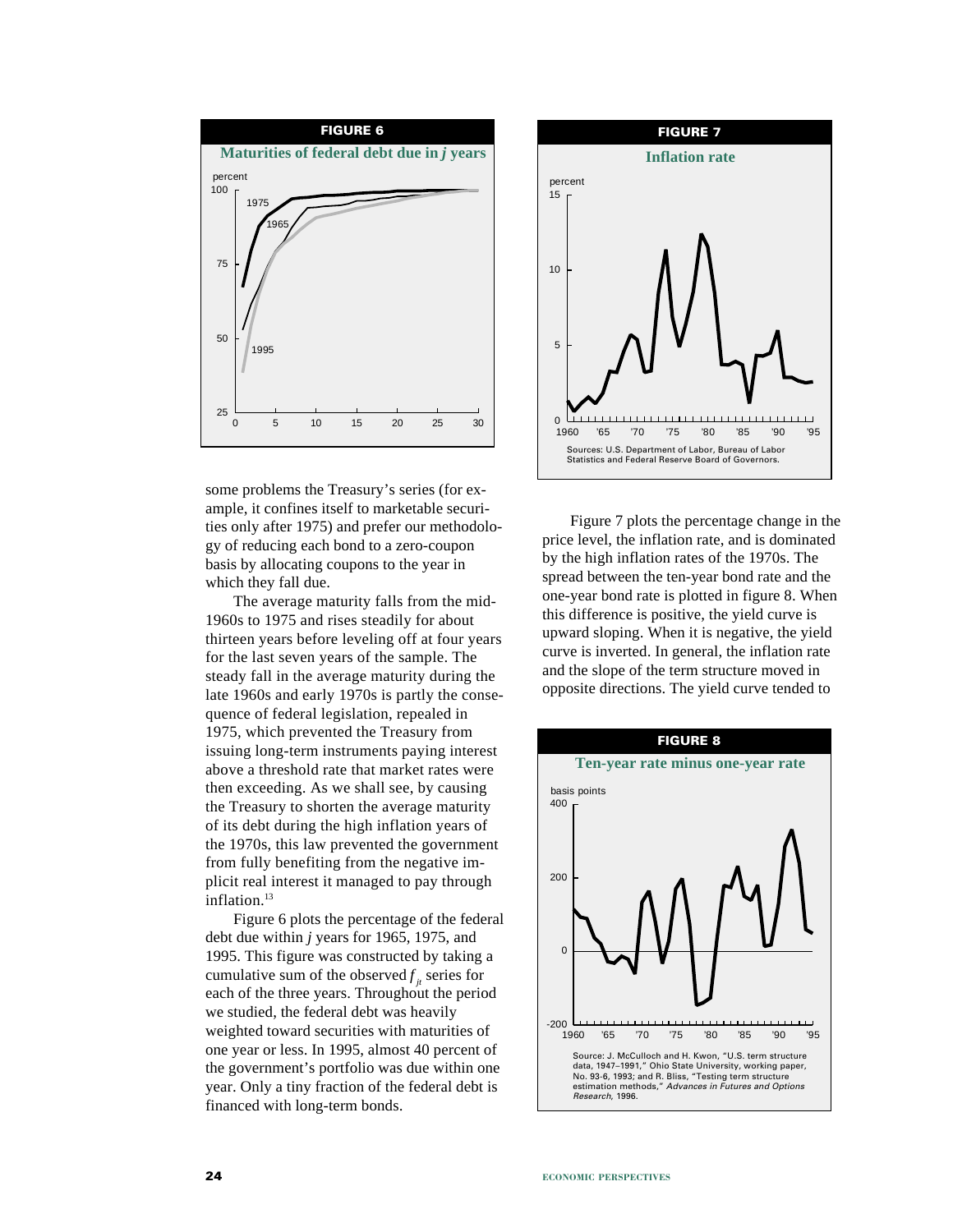

flatten or become downward sloping during periods of rising inflation.

Figures 9 and 10 display the results of our first experiment: a bills only policy. Figure 9 shows that the realized total real interest (explicit plus implicit) would have been somewhat higher during the late 1960s and most of the 1970s under the bills only policy than under the actual policy followed. During the late 1960s the yield curve was inverted, so longterm rates were below short-term rates. But, more importantly, the high inflation of the 1970s substantially decreased the real value of the federal government's outstanding obligations.14 However, this pattern reversed in the early 1980s; in the second half of the sample, as inflation fell and the yield curve became consistently upward sloping, the interest costs under the bills only policy would have been lower than under the actual policy.

Figure 10 shows that under the bills only policy the real value of the marketable interestbearing debt would have been higher through the mid-1980s. But by the end of the period the real value of marketable interest-bearing debt would have been lower under the bills only policy than under the actual policy. Had the bills only policy been followed, the outstanding debt would have been 34 percent of GDP. In 1995, the actual debt to GDP ratio was 41 percent.



Figures 11 and 12 show what would have been the total real interest costs and the real value of marketable debt had a policy been in place of leaving only ten-year bonds outstanding at the end of each year. Figure 11 shows that relative to the actual policy, real interest costs would have been much more variable year to year and would have been negative for many years, especially during the inflationary years of the 1970s. Note that as the size of the federal debt grew, following such a policy would have substantially increased the volatility of the federal government's cost of funds. Figure 12 shows that under a tens only policy, real government debt would have been 53 percent of GDP in 1995.

Figures 13 and 14 show the total real interest costs and the real value of the debt under a policy of issuing the longest available maturity (that is, the longest maturity that was actually priced in McCulloch and Kwon's (1993) data set). We see more variable interest costs but less accumulation of debt under the longs only policy than under the tens only policy. Note that in the 1970s, due to the high inflation, the real value of the outstanding debt would have been substantially lower under the longs only than under the actual policy. However, by the end of the sample period, the ratio of the outstanding debt to GDP under the longs only policy would have been considerably higher than the ratio under the actual policy.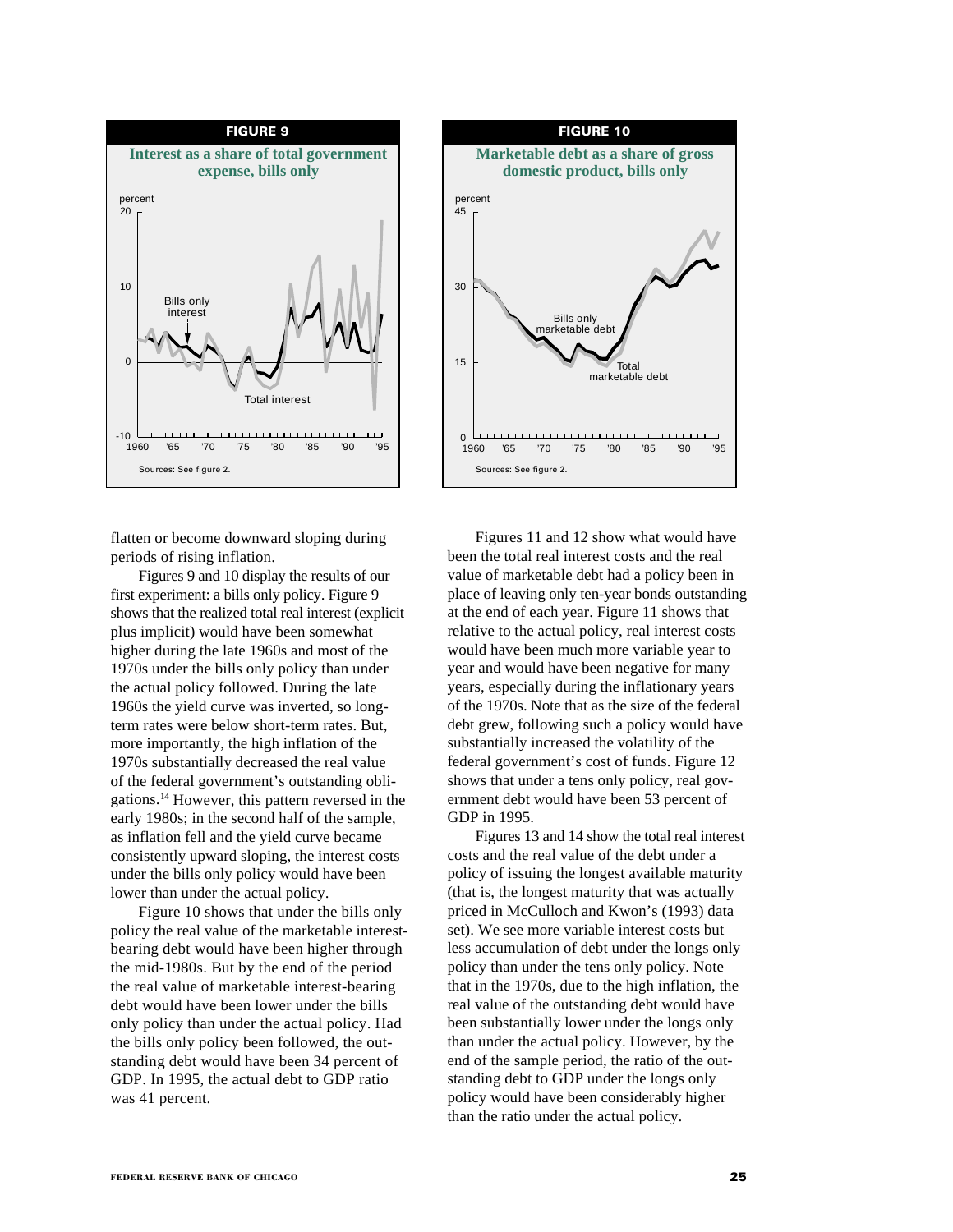

These results indicate that debt-management policies weighted toward *longer* maturities would have led to lower interest costs and less accumulation of debt over the period from 1960 to 1980. After 1980, debt-management policies weighted toward *shorter* maturities would have generally lowered interest costs and led to less accumulation of debt. From figure 5 it is clear that the Treasury and Federal Reserve reduced the average maturity of





outstanding debt throughout the 1960s and early 1970s; they then increased the average maturity during the late 1970s and throughout the 1980s. Our analysis indicates that to have minimized its borrowing costs, the government should have engaged in the opposite strategy.

Of course, with hindsight we could have found the portfolio-share policy that would have minimized the government's cost of funds. However, the purpose of these counterfactual

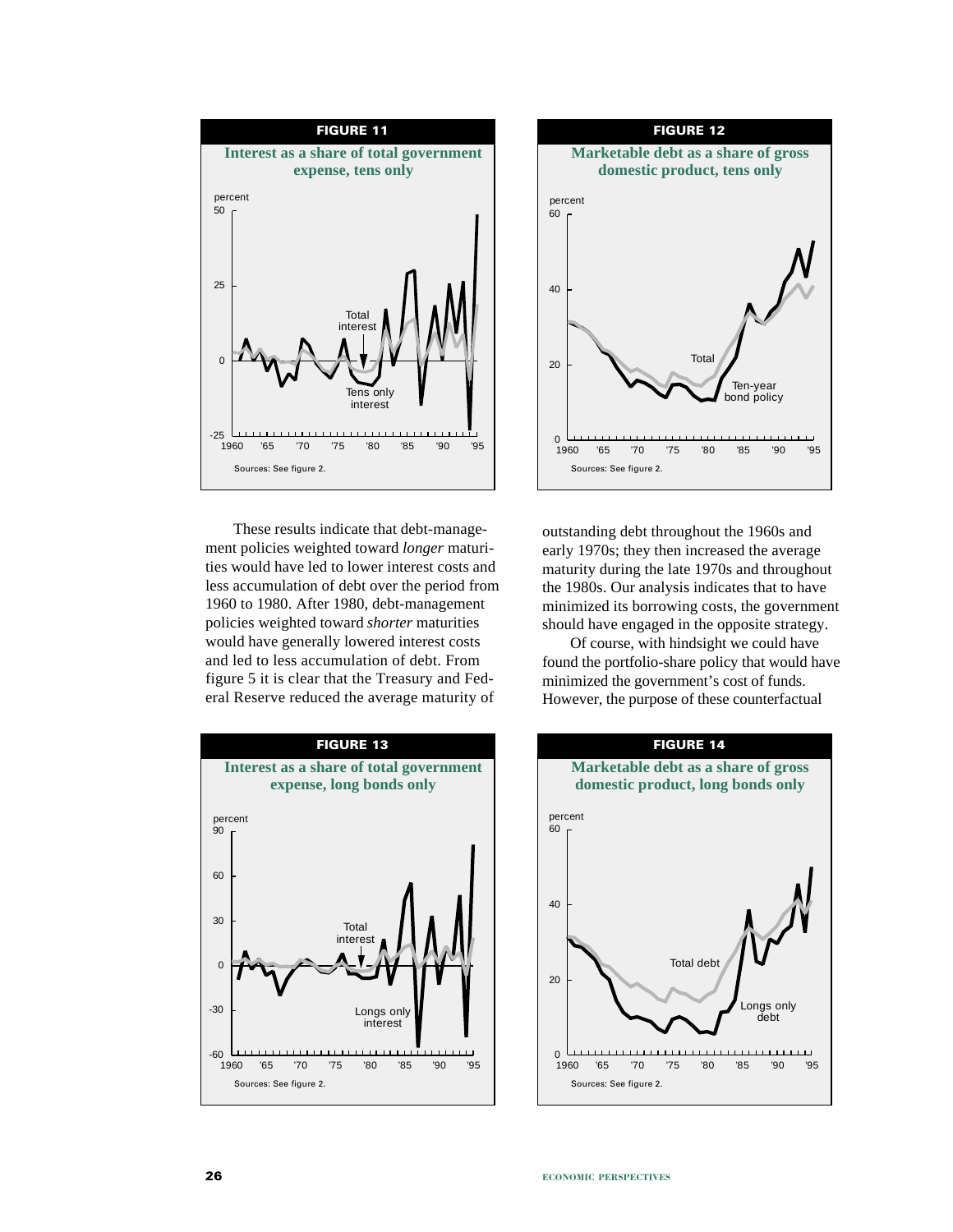exercises is not to engage in "Monday morning quarterbacking" but to illustrate how the maturity structure of the debt affects how the government and bondholders share inflation and interest rate risk.

Moreover, caution is in order in interpreting the results of an evaluation of a counterfactual debt-management policy. Interest rates are a random process, and the result of following a given strategy is too. What most drives the outcome of our counterfactual exercises is the outcome for inflation. In issuing nominal securities, the government is offering the public a risky instrument whose real return is sensitive to the rate of inflation over the life of the bond. Our results indicate that from 1960 to 1995, inflation came in high with sufficient frequency to let the government often pay negative real interest and sometimes substantially negative real interest. These high inflation rates make the longer maturity portfolio policies come in with lower interest costs during the 1970s. Clearly, the outcome would have been different had inflation come in much lower.

#### **Conclusion**

This article makes two points. First, the federal government reports a flawed measured of its own cost of funds. Second, the maturity structure of the debt influences the way inflation risk and interest rate risk are shared by the government and its creditors.

The first point is not just nit-picking. By ignoring the effects of inflation and changes in interest rates on the value of the outstanding federal obligations, the official interest payment calculations make it difficult to evaluate the true cost of various proposals. For example, the introduction of index bonds will change how the government shares inflation risk with its creditors since the government can not induce capital losses on these bonds through inflation. How these bonds can be expected to influence to government's cost of funds is beyond the scope of this paper; but it should be clear that the Treasury's accounting methods are inappropriate for evaluating the costs of these new bonds.

The second point is a word of caution regarding periodic calls for the Treasury to "painlessly pare billions from its interest bill by refinancing the government's existing debt with bonds that mature more quickly."15 While our counterfactual experiments demonstrate that shortening (or lengthening) the average maturity of the U.S. debt can at times save the Treasury billions of dollars, these savings depend on the future paths of interest rates and inflation—two series which are notoriously hard to predict. And if the government bets the wrong way, the mistake can be quite expensive.

#### **NOTES**

1 This article extends estimates and arguments from Sargent (1993).

2 See the article by Nash (1993).

3 See Ljungqvist and Sargent (1997) chapter 8, exercise 1; and Blanchard and Sachs (1981).

4 The series plotted is net interest paid by the federal government from the *National Income and Product Accounts*. The figure displays a series which is remarkably smooth and always positive.

5 See H.J. Resolution 1, 105th Congress, 1st Session.

6 The Department of the Treasury calculates the net interest as the sum of coupon payments, accrued interest on bills and zero-coupon bonds, and interest on nonmarketable debt.

7 We use the yield to maturity series for pure discount bonds constructed by McCulloch (1990) and McCulloch and Kwon (1993). These data were updated by Bliss (1996).

8 See Sargent and Wallace (1981) for a discussion of this form of the government budget constraint, in particular for a defense of the use of pre-tax real yields on government debt and a net of interest government deficit. Sargent and Wallace use a 'crowding out' assumption to justify the use of pre-tax yields.

9 The Treasury's calculations include some assets (chiefly savings bonds and some securities issued to state and local governments) that are not included in our analysis. So these two graphs are not strictly comparable. Nevertheless, we expect that adding these assets to our analysis would not change the results in any meaningful way.

10Under the assumption that historical interest rates would have been unaffected by the switch in debt policy, this accounting exercise involves no use of economic theory. To infer the government's costs had it issued *different* assets, for example indexed bonds, we would need a theory about the price of pure discount indexed bonds.

11The standard theory of the term structure of interest rates assumes that interest rates on all maturities would be